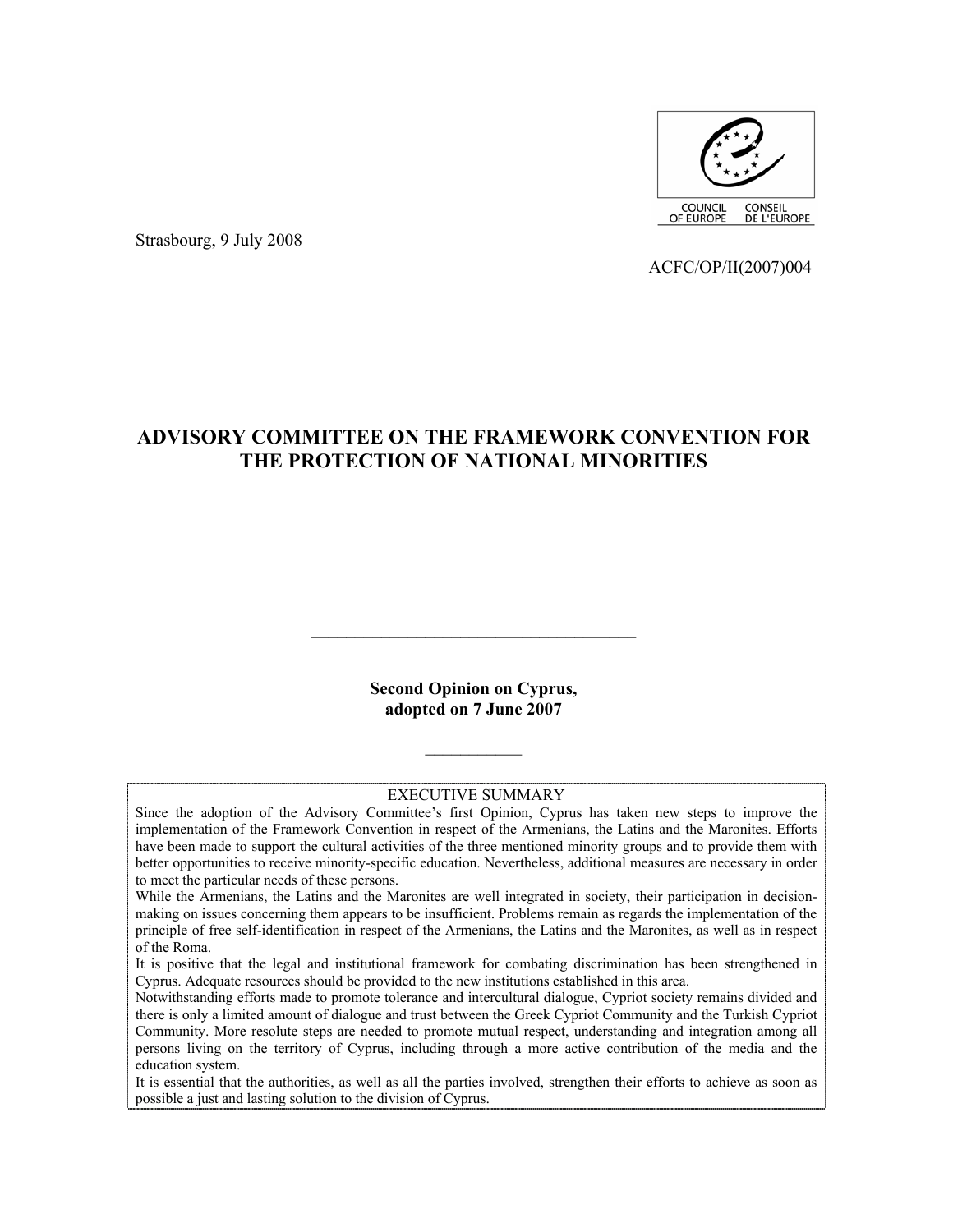# **Table of Contents**

| Constitutional and legal framework. Scope of application of the Framework Convention 4 |  |
|----------------------------------------------------------------------------------------|--|
|                                                                                        |  |
|                                                                                        |  |
|                                                                                        |  |
|                                                                                        |  |
|                                                                                        |  |
|                                                                                        |  |
|                                                                                        |  |
|                                                                                        |  |
|                                                                                        |  |
|                                                                                        |  |
|                                                                                        |  |
|                                                                                        |  |
|                                                                                        |  |
|                                                                                        |  |
|                                                                                        |  |
|                                                                                        |  |
|                                                                                        |  |
|                                                                                        |  |
|                                                                                        |  |
|                                                                                        |  |
|                                                                                        |  |
|                                                                                        |  |
|                                                                                        |  |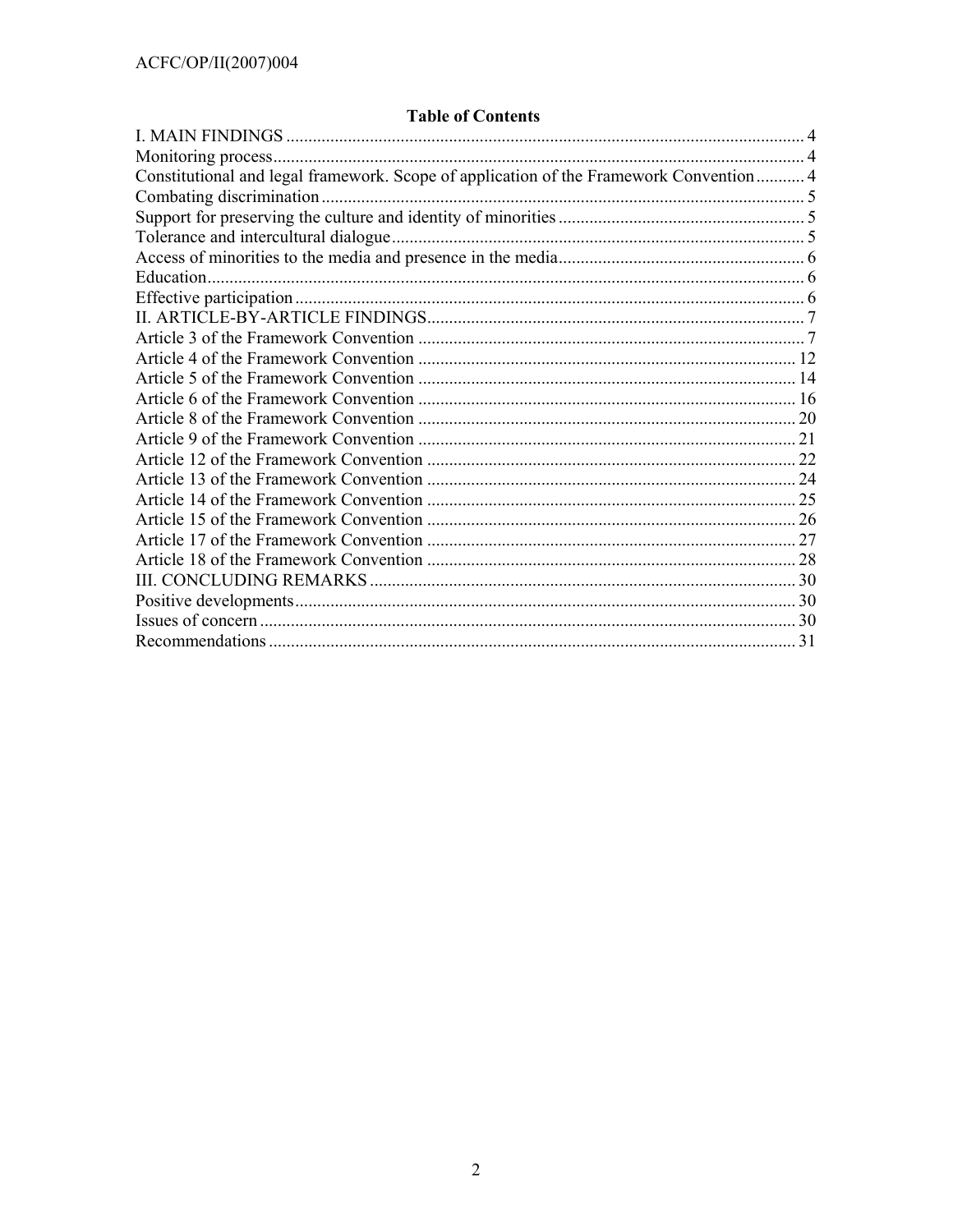### **ADVISORY COMMITTEE ON THE FRAMEWORK CONVENTION FOR THE PROTECTION OF NATIONAL MINORITIES**

#### **SECOND OPINION ON CYPRUS**

1. The Advisory Committee adopted the present Opinion on 7 June 2007 in accordance with Article 26 (1) of the Framework Convention and Rule 23 of Resolution (97) 10 of the Committee of Ministers. The findings are based on information contained in the State Report (hereinafter the State Report), received on 27 October 2006, and other written sources and on information obtained by the Advisory Committee from governmental and non-governmental contacts during its visit to Nicosia from 2 to 4 April 2007.

2. Section I below contains the Advisory Committee's main findings on key issues pertaining to the implementation of the Framework Convention in Cyprus. These findings reflect the more detailed article-by-article findings contained in Section II, which covers those provisions of the Framework Convention on which the Advisory Committee has substantive issues to raise.

3. Both sections make extensive reference to the follow-up given to the findings of the first cycle of monitoring of the Framework Convention, contained in the Advisory Committee's first Opinion on Cyprus adopted on 6 April 2001, and in the Committee of Ministers' corresponding Resolution, adopted on 21 February 2002.

4. The concluding remarks, contained in Section III, could serve as the basis for the Committee of Ministers' forthcoming conclusions and recommendations on Cyprus.

5. The Advisory Committee looks forward to continuing its dialogue with the authorities of Cyprus as well as with representatives of national minorities and others involved in the implementation of the Framework Convention. In order to promote an inclusive and transparent process, the Advisory Committee strongly encourages the authorities to make the present Opinion public upon its receipt.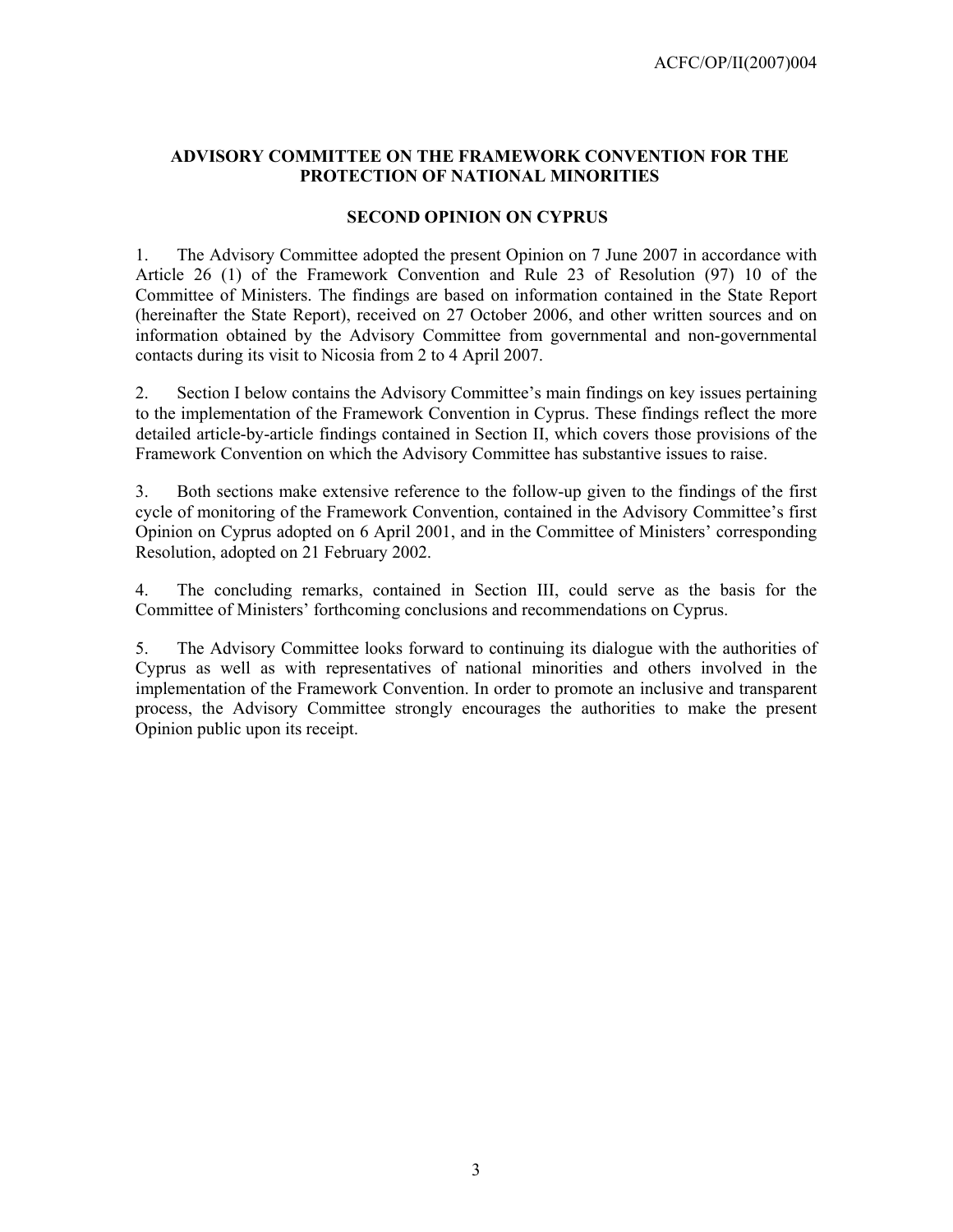## **I. MAIN FINDINGS**

### **Monitoring process**

 $\overline{a}$ 

6. The Advisory Committee welcomes the Cypriot authorities' willingness to pursue, in the context of the second monitoring cycle of the Framework Convention, the dialogue on the implementation of this Convention in Cyprus. It regrets however that the State report was submitted with a delay of more than two years, a situation which significantly hampered the monitoring process. The Advisory Committee notes, in addition, that only limited consultations were held with the minorities during the preparation of the report, and considers that such consultations should in future be more extensive and more effective.

7. The Advisory Committee notes at the same time that Cyprus hosted a follow-up seminar, in January 2004, to discuss ways of implementing the conclusions set out in the first Opinion with representatives of the minority groups and the Advisory Committee.

8. As it did during the first monitoring cycle, the Advisory Committee focused, in preparing this Opinion, on the actions taken by the Cypriot authorities to implement the Framework Convention in the Government-controlled territory. It is evident that the division of the island has negative effects on the implementation and on the monitoring of the Framework Convention in territories outside the Government's effective control. The Advisory Committee understands that resolving the conflict is a priority for the Government and that efforts are being made in this direction. It considers however that, until it is resolved, the division of Cyprus will continue to affect significantly the climate of dialogue and understanding which characterises, in general, Cypriot society.

9. In this connection, the Advisory Committee welcomes the steps taken by the authorities of Cyprus, including recently, in order to enable movement and contacts between people living in the Government-controlled territory and in the northern part of the island. The Advisory Committee encourages the authorities, as well as all the parties involved, to strengthen their efforts and follow an open and constructive approach, so that a just and lasting solution to the conflict can be found as soon as possible. Appropriate attention should be paid, in this process, to the principles enshrined in the Framework Convention.

## **Constitutional and legal framework. Scope of application of the Framework Convention**

10. The Advisory Committee notes that the Government's designation and protection of the Armenians, the Latins and the Maronites as "religious groups" is based on the 1960 Constitution, and that this forms the basis of the Government's official approach to the personal scope of application of the Framework Convention. Subsequent developments concerning the situation in Cyprus have had an additional impact on the Government's policy related to minority protection.

11. The Advisory Committee notes in this respect that the authorities' response to a number of recommendations made in the context of the first monitoring cycle, as well as to requests formulated by the three minority groups,<sup>1</sup> appear to depend on complex constitutional provisions or political and other developments, which are also related to the settlement of the question of Cyprus. It finds in particular that the obligation, for the persons belonging to the three minority

<sup>&</sup>lt;sup>1</sup> In this Opinion, the Advisory Committee uses the terms "minority groups" to refer to the Armenians, the Latins and Maronites.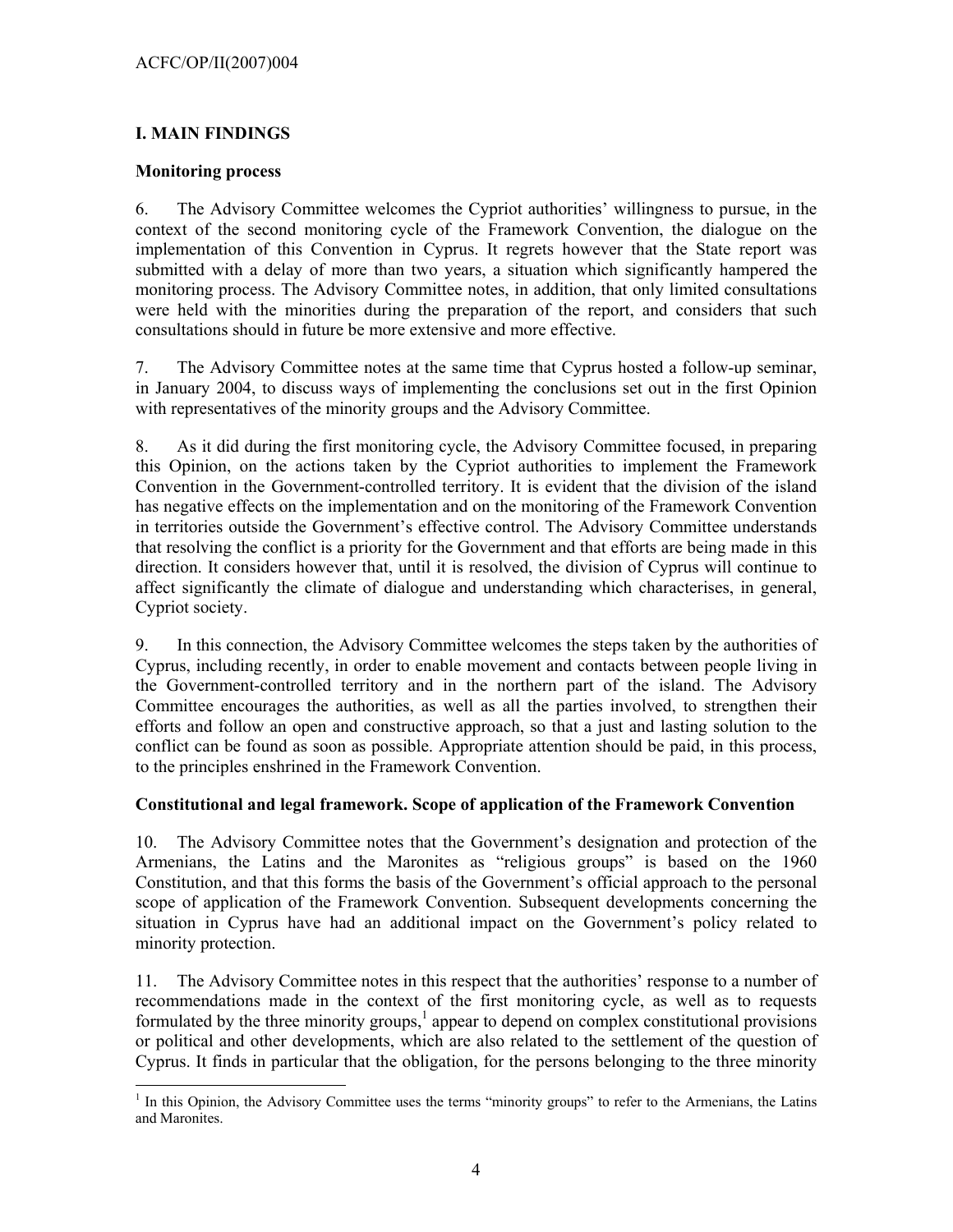groups, to affiliate themselves to one of the two communities - the Greek Cypriot Community or the Turkish Cypriot Community -, as well as the obligation to vote for their representative in parliament, are not consistent with the Framework Convention. The Advisory Committee notes that the authorities are not ready to address these issues at this stage. No dialogue has been opened about the Framework Convention and the protection provided by it, with the Roma, who have not been offered the possibility to freely express their ethnic affiliation.

## **Combating discrimination**

12. The Advisory Committee welcomes the adoption of new anti-discrimination legislation and the strengthening of the institutional framework for protection against discrimination. The Ombudsman Office and the equality and anti-discrimination institutions set up therein should receive appropriate resources for their effective and independent operation.

13. While alleged cases of discrimination against persons belonging to the three minority groups have not been reported, efforts are still needed in terms of awareness-raising of the relevant legal provisions and the legal remedies available.

## **Support for preserving the culture and identity of minorities**

14. The authorities have continued to support, including by allocating increased financial resources in the relevant sectors, the efforts made by persons belonging to the three minority groups to preserve their culture and identity. However, more adequate measures should be taken in order to meet these persons' specific needs. The authorities should develop a more proactive approach by not only supporting but also promoting their identity and cultures.

15. The Advisory Committee notes in particular that increased efforts are needed in order to support the establishment of cultural centres for the minority groups. Additional measures are needed in order to help to revitalise the culture and language of the Maronites.

## **Tolerance and intercultural dialogue**

16. In spite of the efforts made in recent years to maintain and improve the climate of tolerance that characterizes in general the Cypriot society, division persists in the society and there is limited dialogue between the two communities - the Greek Cypriot Community and the Turkish Cypriot Community. More determined measures are needed in order to facilitate participation of Turkish Cypriots in different sectors of public life, as well as to combat discrimination and hostility against them. More resolute steps should be taken to promote mutual respect, understanding and cooperation between all persons living on the territory of Cyprus.

17. The Advisory Committee notes at the same time that the persons belonging to the three minority groups are well integrated and positive attitudes are reported towards them, both within the population and among the authorities.

18. The situation of the Roma living in the Government-controlled territory has received increased attention in recent years, with measures of support taken in fields such as housing and education. Nevertheless, the Roma are still faced with prejudice and discrimination. The measures taken so far to address their problems should be continued and developed further.

19. The increasing diversity of the Cypriot society owing to immigration represents a considerable challenge for the authorities. Notwithstanding the measures taken by the authorities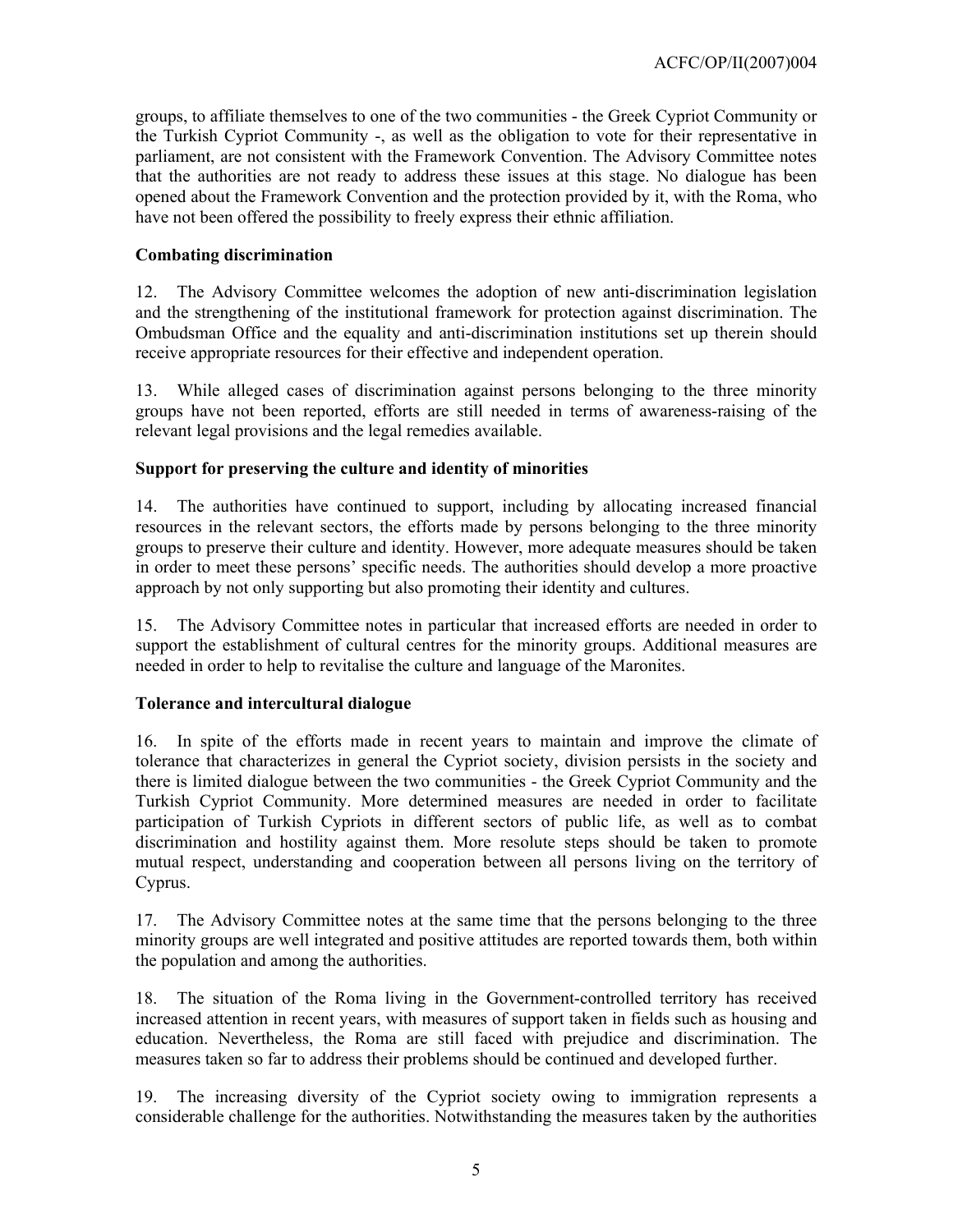in recent years, the situation of non-nationals, who find themselves particularly vulnerable to intolerance, racist manifestations and discrimination, is a serious cause of concern and requires immediate action. In this connection, it is essential to strengthen awareness about discrimination, racism and intolerance within the population and the public authorities, including the police.

## **Access of minorities to the media and presence in the media**

20. Although the culture and concerns of the three minority groups receive little coverage in the media, the image of them that is conveyed to the public is positive. The recent initiatives taken by the competent authorities to increase the presence of the three groups in the public media, as well as the recent Government decision to provide financial support to their printed media, should contribute to increase public awareness about them.

## **Education**

21. In recent years, the authorities have continued to pay attention to the situation of persons belonging to the three minority groups in education. Although difficulties persist, the Advisory Committee notes that a public primary school has been set up to address the Maronites' specific needs in education. Significant efforts have also been made to maintain opportunities for the Armenians to learn their language and to receive education in this language. The Latins have continued to benefit from the support provided to the two Catholic private schools. More generally, the financial assistance provided to the persons belonging to the three minority groups for access to private education has increased.

22. Difficulties are reported as regards the availability of teaching materials and qualified teachers in schools which provide minority-specific education. The representatives of the three minority groups also consider it unsatisfactory that minority-specific subjects are often taught in extra-curricular classes. Increased efforts are needed to ensure that information about the culture and history of the three minority groups is included in the mainstream textbooks, as well as to make sure that these groups' representatives are involved when the decisions are taken on the curriculum and content of textbooks.

## **Effective participation**

23. The participation of persons belonging to the three minority groups in social, economic and cultural life appears not to pose particular problems.

24. As regards their participation in public affairs, it is noted that the three minority groups have their elected representatives in parliament. Nevertheless, the influence of the minority groups in decision-making on issues concerning them remains limited. Consultations with their representatives should be conducted on a regular basis, and provided with an institutional framework. Also, in spite of the efforts made in recent years, the management and coordination of Government policy for the protection of the minority groups needs to be improved and better institutionalised.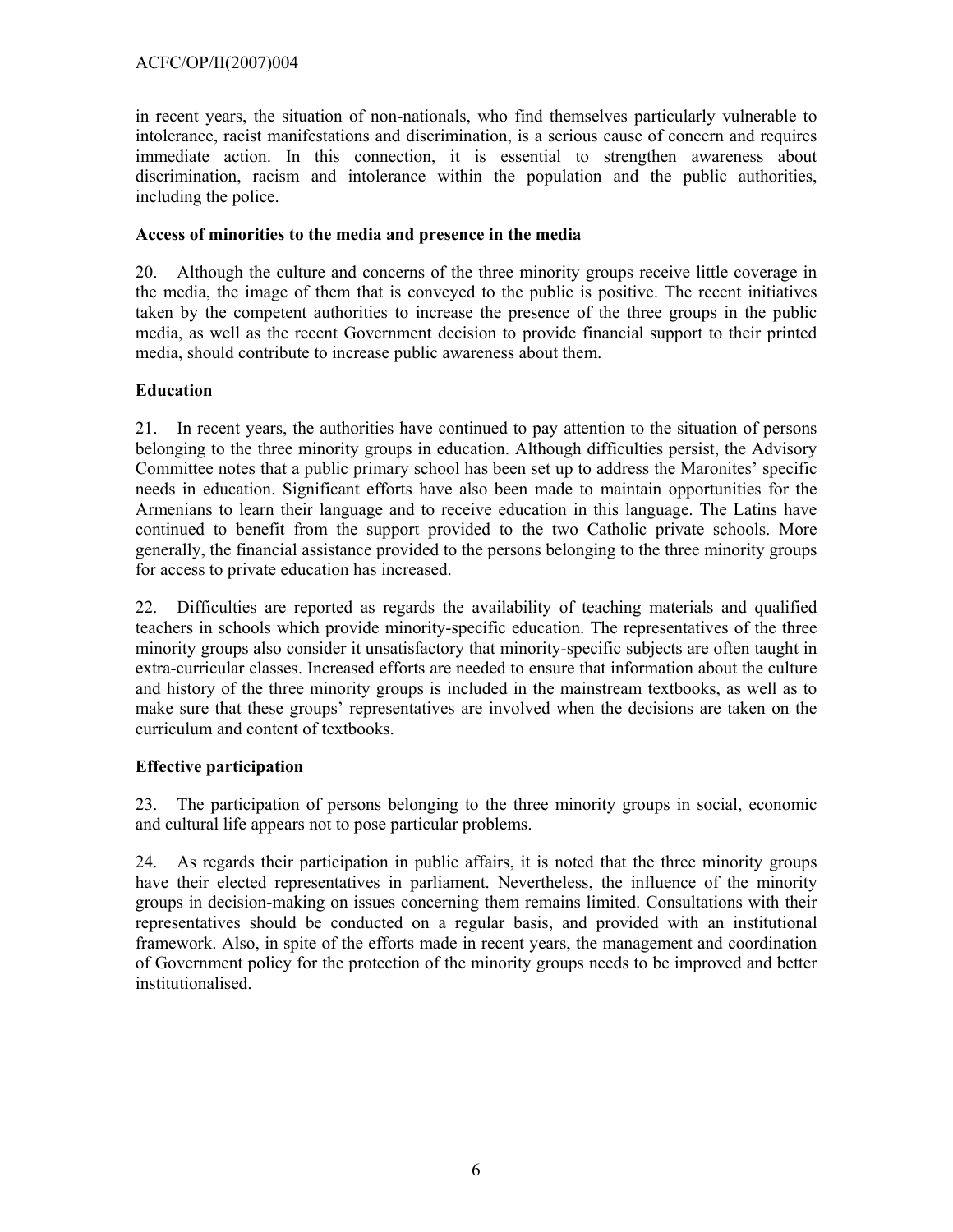## **II. ARTICLE-BY-ARTICLE FINDINGS**

## **Article 3 of the Framework Convention**

#### **Personal scope of the Framework Convention**

### *Findings of the first cycle*

25. In its first Opinion on Cyprus, the Advisory Committee found that the provisions made in Article 2 of the Constitution, laying down the obligation for the three minority groups and their members to choose adherence to the Greek Cypriot Community or the Turkish Cypriot Community, were not compatible with Article 3 of the Framework Convention. Furthermore, the Advisory Committee considered it incompatible with Article 3 of the Framework Convention that there was a legal obligation for members of the three minority groups to elect their representatives, as part of the general obligation of citizens to vote.

26. The Advisory Committee encouraged the authorities to re-examine the question of the designation of the Maronites as simply a "religious group", in view of their own selfidentification as a separate ethnic group, and the wish of the Latins to be designated by a term more properly reflecting the essential element of their identity, the Roman Catholic religion.

27. The Advisory Committee considered it possible to envisage including persons belonging to other groups in the application of the Framework Convention, on an article-by-article basis.

## *Present situation*

l

a) Positive developments

28. The formal approach regarding the designation as "religious groups"<sup>2</sup> of the three minority groups (the Armenians, the Latins and the Maronites) coming under the protection of the Framework Convention is founded on constitutional provisions. The Advisory Committee has nevertheless noted the existence of a general consensus that Maronites and Armenians in particular, above and beyond their distinctive religious characteristics, possess a linguistic, cultural and historical identity by which they may be regarded more broadly as ethnic minorities. The Advisory Committee notes that a study is in progress and that a dialogue has been opened on these issues with the groups concerned.

29. Regarding the term used to designate the Latins, legislative measures have been envisaged by the Government to meet the request of the members of this group that terms more accurately reflecting their religious identity ("Catholic Latins" or "Roman Catholic Latins") be used to designate them. In this matter the authorities consider that a favourable response to their request would not raise any constitutional problems as it would not require any amendment to the Constitution.

 $2^{2}$  In Article 2.3, the Constitution recognises as forming a "religious group" a "group of persons ordinarily resident in Cyprus professing the same religion and either belonging to the same rite or being subject to the same religious jurisdiction, thereof the number of whom, on the date of the coming into operation of the Constitution, exceeds one thousand out of which at least five hundred become on such date citizens of the Republic".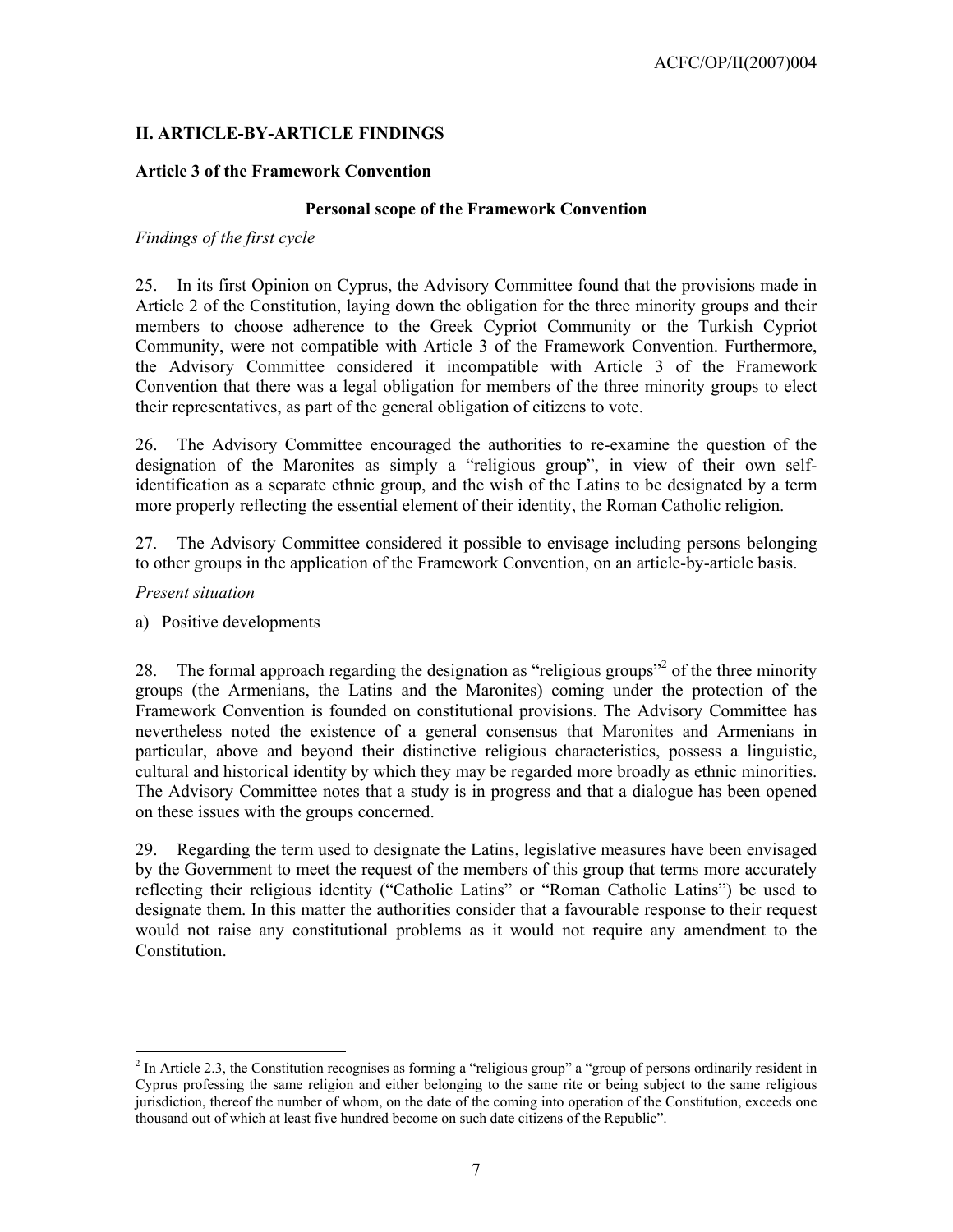## b) Outstanding issues

30. As to the obligation that members of the three minority groups adhere to either of the two Communities - Greek Cypriot or Turkish Cypriot - the authorities consider that this obligation, arising from constitutional provisions, cannot be altered at the present stage. The Advisory Committee is deeply concerned, as it was in the first Opinion, by the continuing existence of this obligation, which it considers not to be consistent with the Framework Convention. The Advisory Committee notes that, according to the Cypriot Constitution, members of the "religious groups", or the groups as such, can decide to cease to belong to the Community in question (Greek Cypriot or Turkish Cypriot). It notes however that, as a result, they would automatically be deemed to belong to the other Community and that no other option exists. In addition, the procedure to follow in order to express this decision and to make it effective is complicated and difficult to apply, as it requires the approval of the two communities' Chambers, which have ceased to exist. The Advisory Committee also considers that the constitutional provision according to which a married woman shall belong to the community to which her husband belongs is contrary to the principles of free self-identification and gender equality.

31. The Advisory Committee observes that, besides the population census, registration on the electoral rolls is an additional means of certifying the identification of individuals as members of a "religious group". According to the information supplied by the authorities, all citizens are asked, on the forms to be completed for their registration in the general electoral rolls, to state *inter alia* their attachment to a "religious group", and to indicate the group in question (Armenians, Latins, Maronites). In addition, each person that has indicated his or her belonging to a "religious group" must submit a declaration expressly requesting his or her inclusion in the electoral list for the group in question and is under the obligation to participate in the election of the group's representative in parliament.

32. The Advisory Committee notes that, according to the information which it received, the fact of belonging to one of the three minority groups, stated upon registration in the electoral lists compiled for these groups, must be confirmed by the Church in question. The Advisory Committee considers that this practice creates serious concerns from the perspective of the principle of free identification enshrined in Article 3 of the Framework Convention.

33. The Advisory Committee notes that members of the three minority groups in Cyprus are still obliged to vote for their representative in parliament. The authorities have indicated that, as this obligation is part of a general legal obligation to vote in elections, which applies, under Cypriot law, to all citizens, they are not ready, at this stage, to consider the possibility of removing it. While understanding that this position is linked with the special situation in Cyprus, the Advisory Committee finds, as it did in the first Opinion, that the obligation imposed on members of the three minority groups to vote for their representative in parliament is not consistent with the Framework Convention. It notes however that, according to the authorities, nobody has been prosecuted since 2001 for non-compliance with the legal obligation to vote. Likewise, it understands that no such prosecutions will be initiated for non-compliance in the future.

34. The Advisory Committee notes that on becoming a citizen of Cyprus everyone is under the obligation to opt for adherence to either of the two main Cypriot communities (Greek or Turkish) and to vote in the elections, which also affords the opportunity to declare one's attachment to a "religious group". It is unclear, however, whether a naturalized citizen who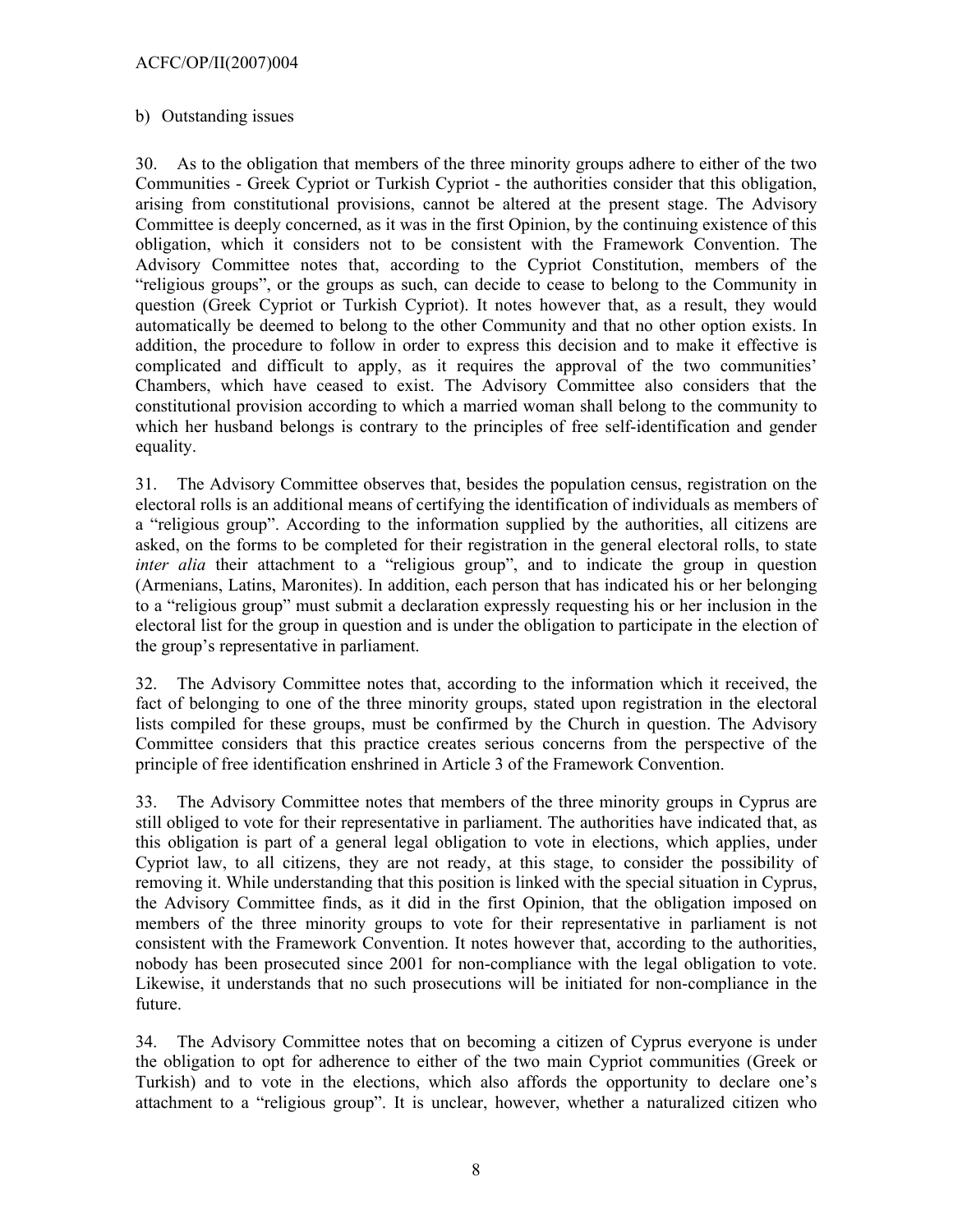indicates his or her attachment to one of the three "religious groups" is officially recognised and protected as a member of the group in question by virtue of this declaration and if so, whether this is the case for all three minority groups. The Advisory Committee is concerned that the lack of clarity of this approach may lead to arbitrary distinctions and may give rise to discriminatory treatment within and between the groups concerned.

35. The Advisory Committee regrets that the measures initiated to meet the expectations of the Latins concerning the proper term with which to designate them have not been carried through. According to the authorities, this is due to constitutional difficulties linked with related requests made by the Latins. While aware of the complexity of the constitutional situation in Cyprus, the Advisory Committee recalls that persons belonging to minorities are entitled to freely identify themselves, and that the authorities should respect their choice as regards their designation.

36. The Advisory Committee notes that no development has been noted regarding the formal status of the Roma<sup>3</sup> living in Cyprus, who since 1960 have continued to be regarded as belonging to the Turkish Cypriot Community. According to the information made available to the Advisory Committee, no dialogue has been opened with the representatives of the Roma on this issue.

37. The Advisory Committee regrets, in this connection, the restrictive nature of the question on ethnic or religious affiliation posed in the 2001 census, which did not provide any other option than adherence to one of the groups exhaustively itemised in the list provided: Greek Cypriot, Armenian, Maronite, Latin and Turkish Cypriot. The Advisory Committee considers that a closed list does not allow persons belonging to a minority freely to express their affiliation, and therefore raises deep concerns from the perspective of Article 3 of the Framework Convention.

38. The Advisory Committee is aware of the constitutional or other constraints that may make it difficult for Roma to be recognised as a separate national or ethnic group or minority. Likewise, it takes note of the practical difficulties invoked by the Government when it comes to communicating with their representatives. The Advisory Committee notes, however, that despite the frequent alleged movements of Roma between the south of the island and the territory not under Government control, the authorities have information on these people, their places of residence (particularly in the districts of Limassol and Paphos), and the situation and difficulties which they encounter in various sectors.

39. The Advisory Committee recalls that inclusion in the Framework Convention's personal scope of application is not contingent on formal recognition of a group as a "national minority". The Advisory Committee also notes that, in their definition of the Framework Convention's personal scope of application, States Parties must avoid any unjustified or arbitrary distinction or exclusion. At the same time, it notes that, in practice, supporting measures have been taken by the authorities on behalf of Roma, in the areas of housing and education especially, and welcomes these commendable initiatives.

l  $3$ According to the information obtained by the Advisory Committee, the Roma of Cyprus generally use the word "Kurbet" to designate themselves, and the term "Kurbetcha" for their language, whereas the Greek term in use is Athigganoi or Tsigganoi. According to some sources, the number of Roma living in the Government-controlled zone could be somewhere between 1,000 and 1,500 persons. According to the State Report, there are fewer (about 620-650 persons).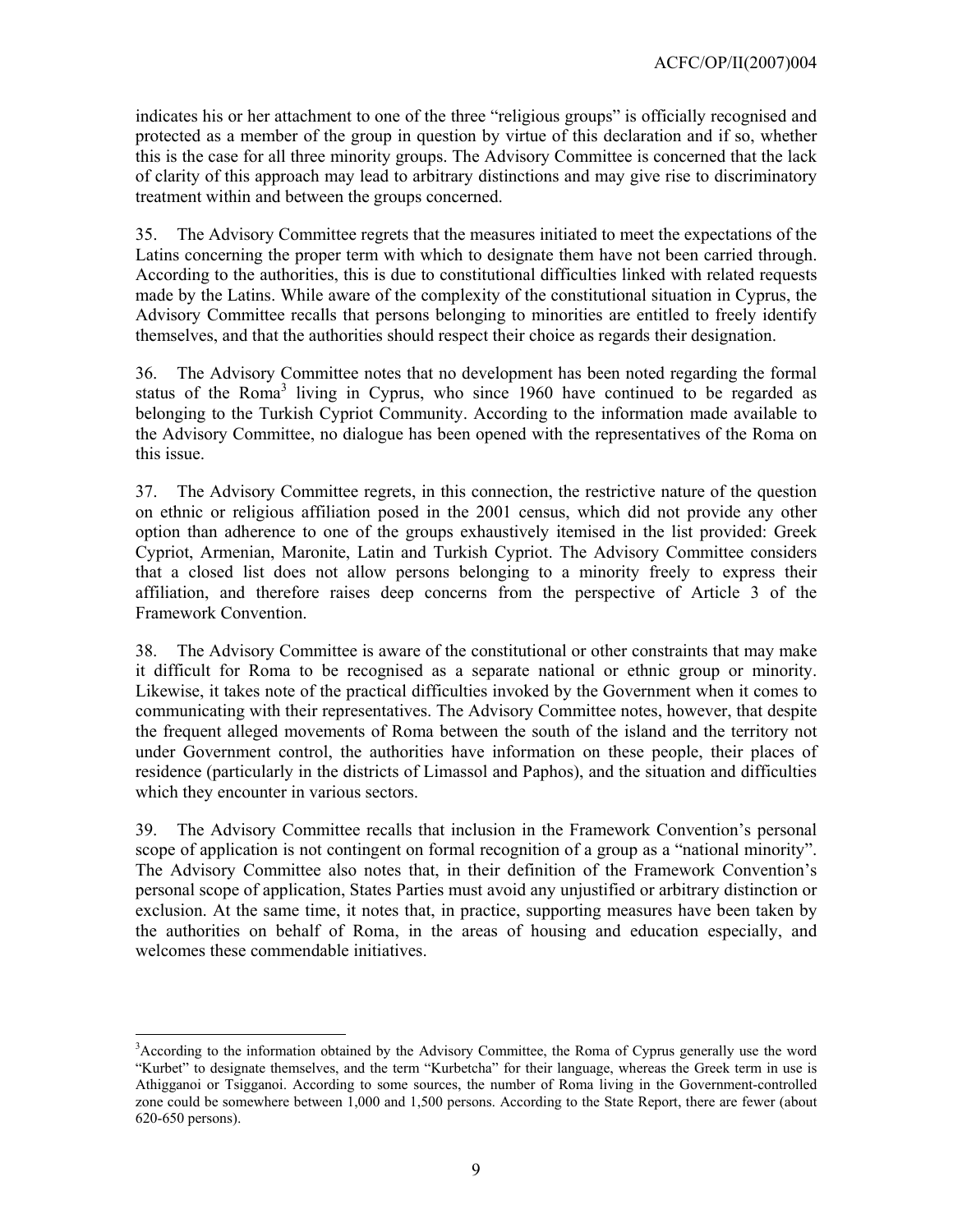40. The Advisory Committee notes that, due to their constitutional position,<sup>4</sup> the Turkish Cypriots are not regarded by the authorities as a minority. The Advisory Committee also understands that the Turkish Cypriots themselves do not want to be treated as a minority. It notes at the same time that the Government reports that it is trying to devise specific measures to meet the needs of these persons, whose number has considerably diminished in the Governmentcontrolled territory and who, due to the specific Cypriot context, find themselves in a vulnerable position. The Advisory Committee appreciates the fact that the State Report contains quite detailed information on the measures adopted in various sectors in respect of persons belonging to this Community. The inclusion of such information is particularly welcome as it covers also the measures taken to improve the situation of the Roma, who are deemed to belong to the Turkish Cypriot Community.

## *Recommendations*

41. The authorities should re-examine, in the light of Article 3 of the Framework Convention, the obligation to affiliate oneself to one of the two Communities - Greek Cypriot or Turkish Cypriot - imposed on persons belonging to the three minority groups and to look for possibilities to revise this obligation. The legal obligation for members of the three minority groups to vote for their representative in parliament should likewise be reviewed. The authorities should also take appropriate measures to ensure that, after marriage, both spouses have the possibility to maintain their respective community, ethnic and religious affiliation.

42. The authorities should continue their dialogue with the Latins in order to identify, in consultation with them, a solution permitting a designation for them that is acceptable to the members of this group.

43. The authorities should take appropriate measures to ensure that, in future, the census questions and forms are established in such a way as to allow the free expression of individuals' ethnic or religious identification.

44. The Advisory Committee encourages the authorities to consider allowing Roma access to the protection of the Framework Convention, should they, after being duly informed of the content of the Convention, express the wish for it. It is also important to ensure that the inclusion of Roma in the Turkish Cypriot Community is not against the wishes of the persons concerned. Accordingly, it is essential to open a dialogue with Roma representatives on these issues.

45. The authorities are encouraged to display a flexible approach to the Framework Convention and to consider the possible inclusion in its application of other persons who have shown an interest in the Convention.

## **Collection of data**

## *Findings of the first cycle*

46. In its first Opinion, the Advisory Committee stressed the importance of having reliable data on the ethnic make-up of the population, and encouraged the authorities to consider various possibilities for obtaining data in order to better determine the numerical size of the communities and their relative situation.

 $\overline{a}$ <sup>4</sup> The 1960 Constitution instituted a dual-community Cypriot State, in the framework of which Greek Cypriots and Turkish Cypriots represent the two principal communities.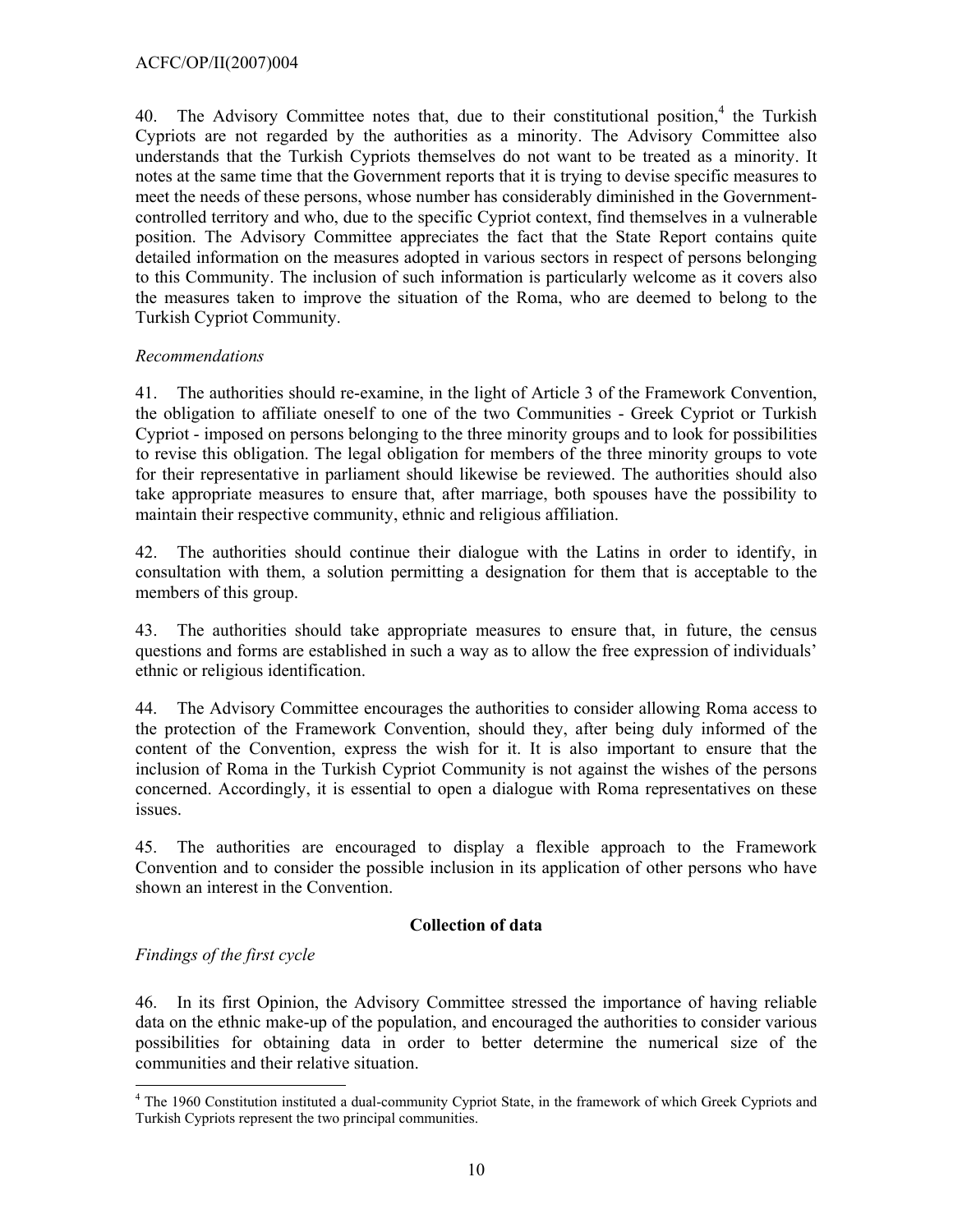## *Present situation*

a) Positive developments

47. The authorities currently have at their disposal updated statistics on the numbers and the situation of the persons belonging to the groups protected under the Framework Convention, derived from the population census organised in 2001. The Advisory Committee notes that such information is also obtained by other means. These include the process of voters' registration in the special lists established for election of the representatives of the three minority groups in parliament, and in the context of the education system.

b) Outstanding issues

48. The Advisory Committee notes that there are disparities between the official figures and the three minority groups' own estimates of their actual numbers.<sup>5</sup> It further notes the concern of the representatives of these groups over the dwindling numbers, due *inter alia* to the growing frequency of mixed marriages and to the fact that young people, from the Armenian group in particular, choose to remain abroad on completing their studies (see also observations under Article 5 below).

49. The Advisory Committee appreciates the efforts made by the Government to supplement by other means the data provided by the census on the religious or ethnic identity of individuals. The Advisory Committee is, however, concerned by the information it has received from school representatives, according to which, until recently, the religious and ethnic identity of pupils was stated on their graduation certificates. Concerns may also be raised with regard to the application of the principle of free self-identification in the context of the collection of data in respect of the Roma. The Advisory Committee reminds the authorities of the importance of respecting the principle of free self-identification, and the need to provide safeguards concerning data protection when such private information is collected, processed and disseminated, in accordance with the relevant international principles and standards.

## *Recommendation*

l

50. In the collection and utilisation of data on the religious or ethnic composition of the population, the authorities should ensure respect for the right of every person belonging to a national minority "freely to choose to be treated or not to be treated as such" embodied in Article 3 of the Framework Convention. Likewise, the principles contained in Recommendation No. 97 (18) of the Committee of Ministers concerning the protection of personal data collected and processed for statistical purposes should be duly taken into account.

 $<sup>5</sup>$  According to the data derived from the last census, out of a total of 698 565 persons recorded in the census (of</sup> whom 90.6% were Cypriot citizens), in Cyprus in 2001 there were 1,341 Armenians, 3,658 Maronites, 279 Latins and 360 Turkish Cypriots. Official statistics place the membership of these groups in 2004 at 2,600 Armenians, 4,800 Maronites and 900 Latins living in the Government-controlled territory. About 150 Maronites were living in the villages located in the part of the island not controlled by the Government. According to the representatives of the three groups, the actual number of persons in their respective groups is higher.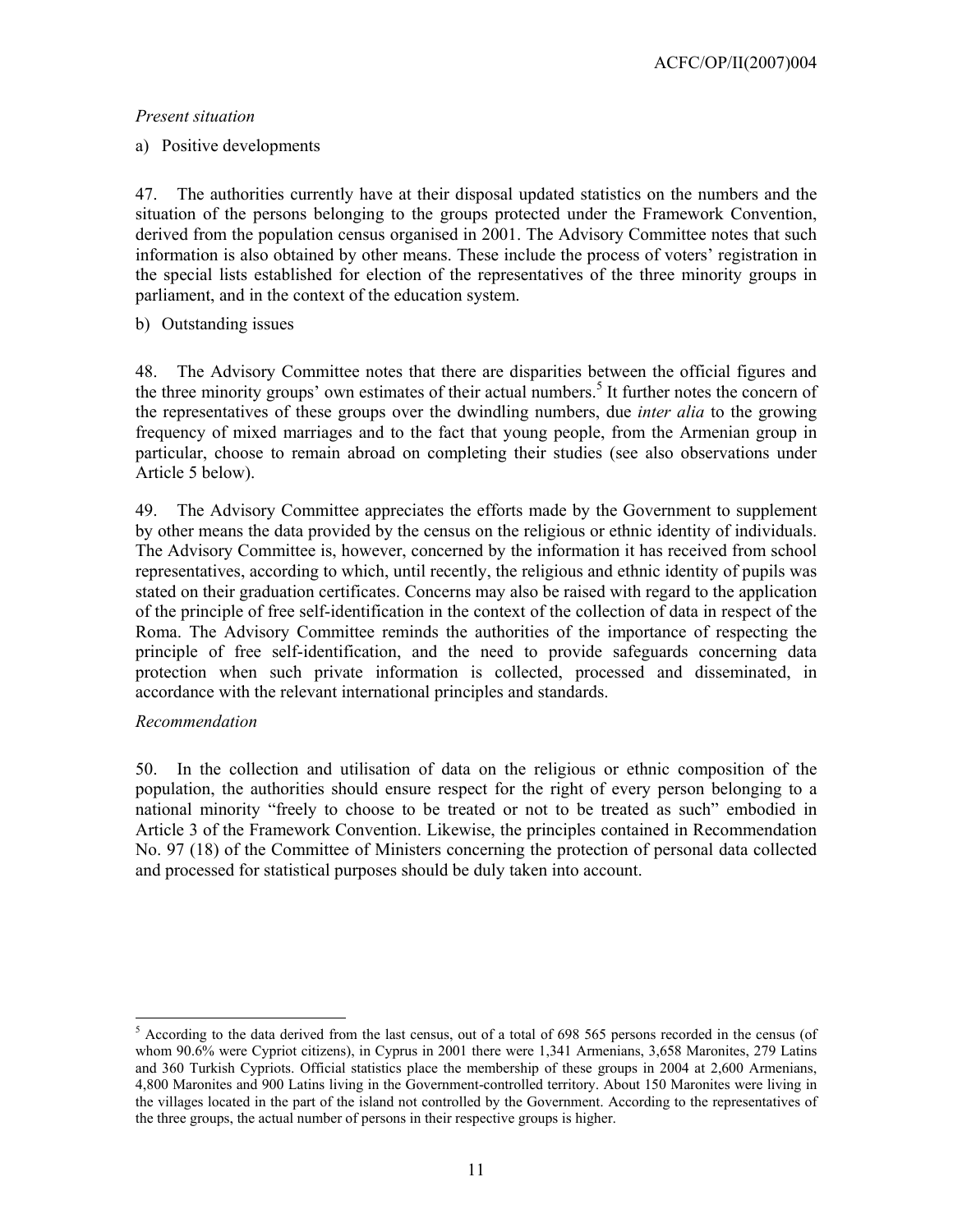### ACFC/OP/II(2007)004

### **Article 4 of the Framework Convention**

### **Legal and institutional framework for combating discrimination**

### *Findings of the first cycle*

51. In its first Opinion on Cyprus, the Advisory Committee, having noted shortcomings in the legal framework for protecting against discrimination, encouraged the authorities to take the necessary measures to ensure protection against discrimination in all sectors and to make effective remedies available to potential victims.

#### *Present situation*

a) Positive developments

52. Specific measures have been taken over the last few years in order to strengthen the legal and institutional framework for preventing discrimination. Most of these measures have been adopted in the context of the transposition of the Council of the European Union's Directive 2000/43/EC of 29 June 2000 implementing the principle of equal treatment between persons irrespective of racial or ethnic origin. $<sup>6</sup>$ </sup>

53. Since 2004, the Commissioner for Administration (the Ombudsman) has been designated as the new specialised Anti-discrimination Agency. In the event of proven discrimination, the Ombudsman can levy fines on responsible persons or authorities and/or make recommendations to them indicating the practical steps required to end the discriminatory acts and avert their recurrence. The Advisory Committee is pleased to note that the Constitution of Cyprus, in Article 28(2), as well as the anti-discrimination legislation which recently came into force, include a person's attachment to a "community" among the prohibited grounds for discrimination. According to the information supplied by the authorities, discussions are proceeding in the Ministry of Justice on introducing aggravating circumstances for raciallymotivated crimes.

54. Under the legislation governing equal treatment for men and women and equal treatment in employment and labour, the Ombudsman has also been designated as the Equality Authority. The two institutions, the Anti-discrimination Agency and the Equality Authority, together form the Cypriot Equality Agency.

55. The Advisory Committee takes note of the efforts made by the Ombudsman to supervise compliance with the anti-discrimination legislation, and welcomes this institution's sound cooperation with the NGOs. It notes that the Office of the Ombudsman accepts complaints lodged in different languages and, where necessary, through recourse to interpreters for oral communication.

56. The Advisory Committee notes that the representatives of the three minority groups whom it met do not report instances of discrimination against members of their groups for reasons relating to their religious or ethnic origin. At the time of the Advisory Committee's visit to Cyprus, only three complaints had been lodged with the Ombudsman by members of the

l  $6$  The Equal Treatment (Racial or Ethnic Origin) Law 59(I)/2004 and the Equal Treatment in Employment and Occupation Law 58(I)/2004 (concerning racial and ethnic origin, religion or belief, age and sexual orientation); the Commissioner for Administration (Amendment) Law 36 (I)/2004 and the (Commissioner) Law No. 42(1)/2004 on Combating of Racial and Some Other Forms of Discrimination.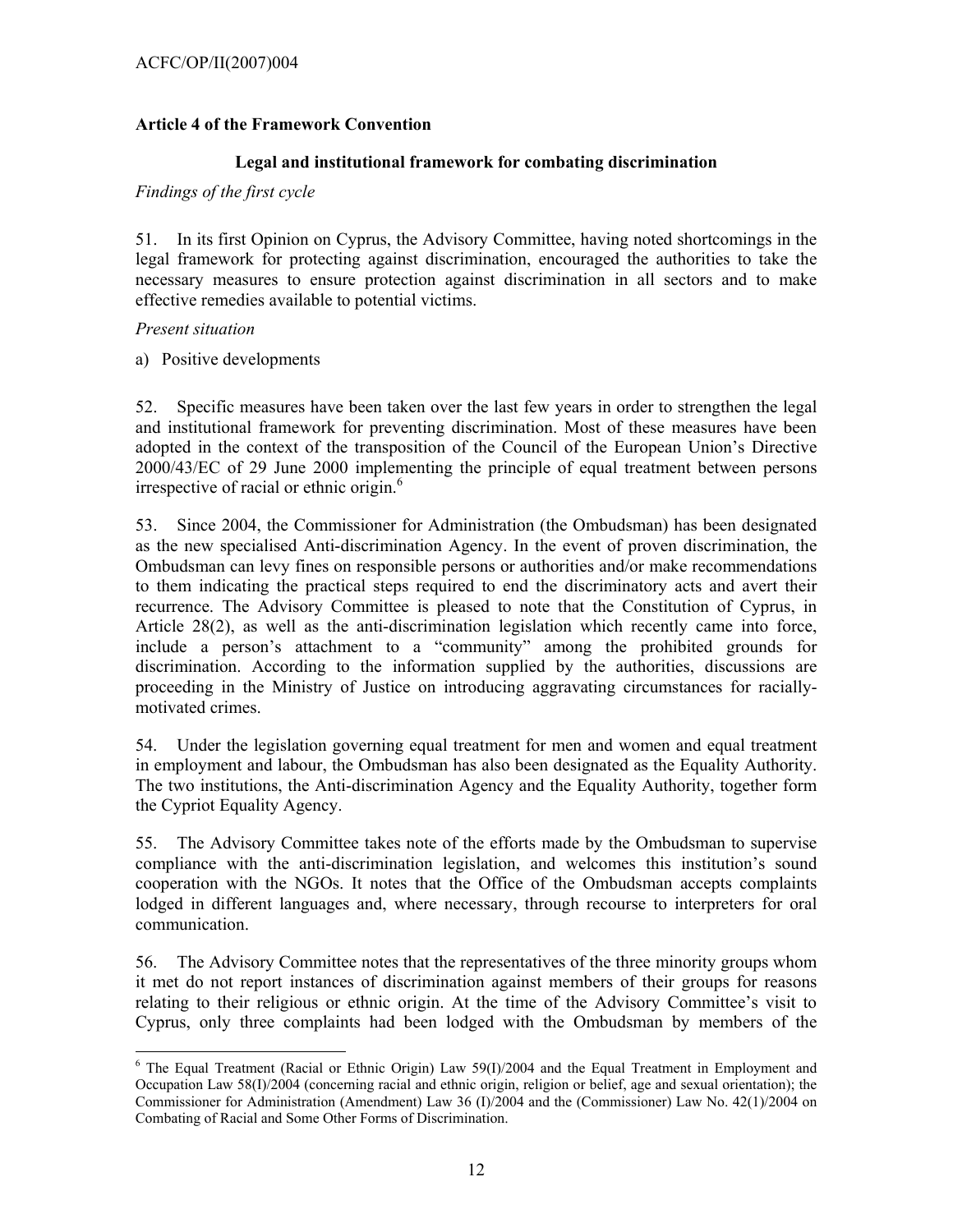minority groups (Maronites).<sup>7</sup> In general, it is observed that, while complaints against discrimination have been lodged with the courts, few court findings of discrimination have been recorded.

b) Outstanding issues

57. In view of the increased capacity required by the Office of the Ombudsman to deal with its new tasks in the area of preventing discrimination, the Advisory Committee encourages the authorities to grant all necessary support to this institution. It notes that, hitherto, with the resources placed at its disposal, the Office of the Ombudsman has not been able to develop, as prescribed in its terms of reference, codes of good practice specific to the activities of the various public or private bodies bound by the principles of non-discrimination and equality. Likewise, it appears that the resources available do not enable the Office of the Ombudsman to conduct research and produce statistics on the state of discrimination in the various sectors.

58. The Advisory Committee observes that, while the Ombudsman is an institution known and respected by the population and the authorities, and that projects have already been implemented to increase awareness about it (information campaigns, seminars, educational programmes), further efforts are needed as regards information and awareness-raising concerning the principles of non-discrimination and equality. The Advisory Committee expresses the hope that the various projects to be implemented as part the European Year of Equal Opportunities for All 2007 will make a substantial contribution in this respect.

59. The Advisory Committee notes that a National Institution for the Defence of Human Rights has been established under the aegis of the Law Commissioner.<sup>8</sup> The Advisory Committee acknowledges the efforts and commitment of the Law Commissioner to promote and supervise compliance with the commitments undertaken by Cyprus under various international human rights instruments. However, it notes that the plan announced by the authorities to enable the transformation of this institution into an independent National Human Rights Commission, based on the Paris Principles, has so far not been implemented.

## *Recommendations*

60. The authorities should make available to the Office of the Ombudsman additional resources - technical, financial and human - to build its institutional capacity and ensure the operational independence and the effectiveness of the new institutions established under its aegis. The Advisory Committee encourages the authorities to intensify the awareness-raising and information activities on the principles of non-discrimination and equality, especially concerning the safeguards and defences against discrimination introduced over the last few years.

61. The authorities should take appropriate measures to implement their plan to establish a National Human Rights Institution based on the Paris Principles, with a mandate to conduct its activities on its own authority and with complete independence. Appropriate financial and human resources for the effective functioning of this institution should be made available to it.

l  $<sup>7</sup>$  On the other hand, the available statistics indicate a considerable number of complaints by Turkish Cypriots</sup> alleging discriminatory practices against them.

<sup>&</sup>lt;sup>8</sup> The Law Commissioner of the Republic of Cyprus, directly responsible to the President of the Republic, is traditionally appointed by the Council of Ministers as the President of the National Institution for the Protection of Human Rights.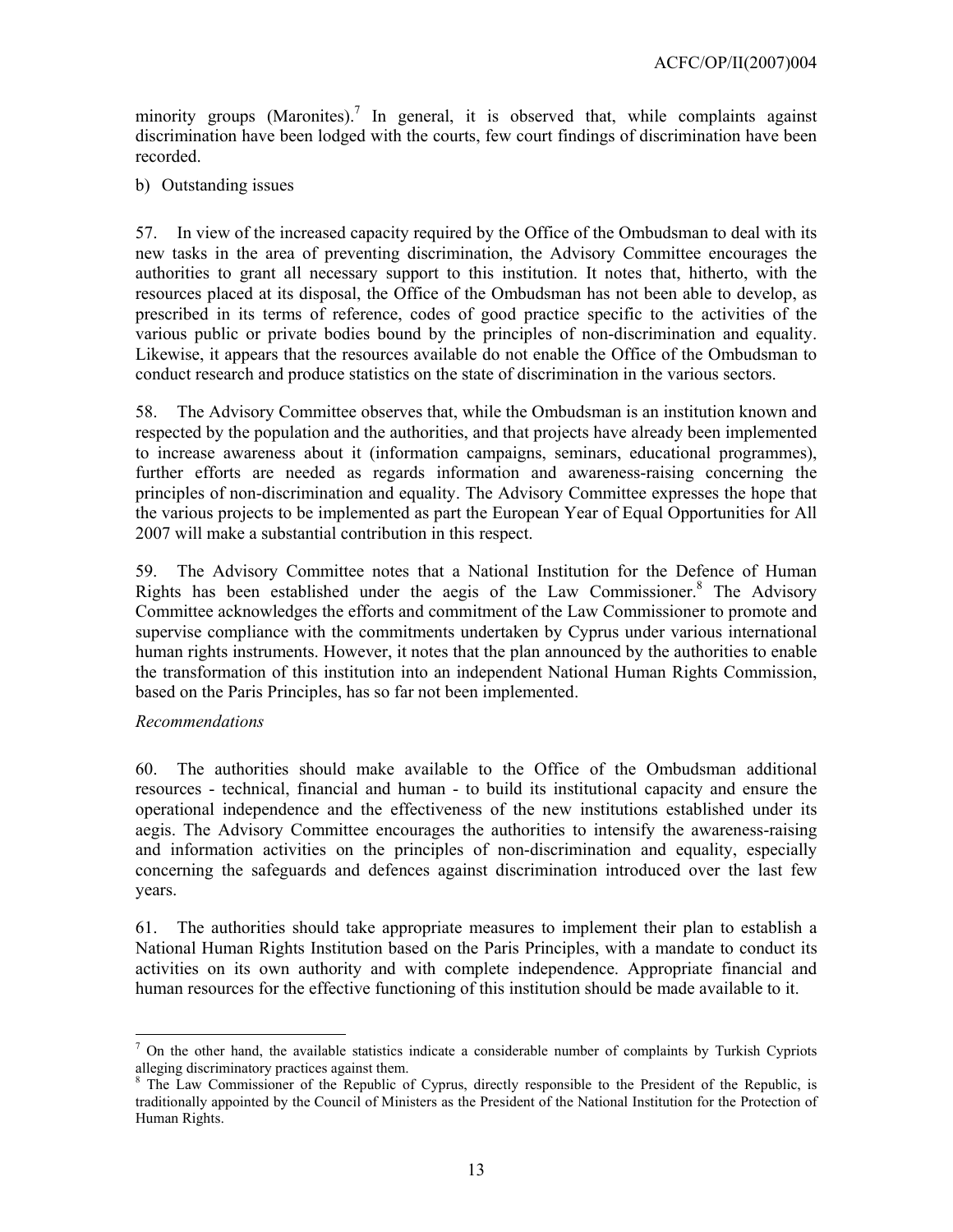### ACFC/OP/II(2007)004

### **Article 5 of the Framework Convention**

#### **Preservation of the culture of persons belonging to national minorities**

### *Findings of the first cycle*

62. In its first Opinion on Cyprus, the Advisory Committee took note of the difficulties facing the Maronites, scattered and divided between the north and the south of the island as a result of the resettlement of most of them, after the events of 1974, in the Government-controlled territories. The authorities were encouraged to adopt appropriate measures to allow the Maronites to preserve and develop their culture and identity.

#### *Present situation*

#### a) Positive developments

63. The Advisory Committee welcomes the efforts made by the Government to enable the Maronites to visit regularly their traditional villages lying in the northern part of the island (see State Report for details). Regular contacts with other Maronites who continue to dwell there, the possibility of visiting and repairing their former homes, to worship in their own churches and to communicate in their language are essential for the preservation of this group's identity, and the support of the Cypriot State is indispensable in this respect. Increased efforts have also been made to support the Maronites in the field of education, by setting up a state primary school for Maronite children (see also the observations relating to Articles 6, 9, 12-14 and 17).

64. The increase in the level of grants made available to pupils who attend the private schools of minority groups also deserves commendation, as does the financing of priests' salaries for the three groups and the support for the activities of their churches.

65. The authorities have also informed the Advisory Committee of the decision to grant financial assistance for the printed publications of the three minority groups and for the creation and/or maintenance of Internet pages devoted to the identity and the life of the three groups.

b) Outstanding issues

66. In the special circumstances arising from their resettlement in the Government-controlled territories, the preservation of their identity and especially their language represents the first priority for the Maronites. Despite their past efforts to establish grouped settlement in the south of the island, the Maronites are scattered at present and few of them continue to speak their own language. Since it does not have a written form and is not standardised, this language is in fact dying out and cannot be revitalised without substantial state aid, above all of a scientific and financial nature.

67. The Maronites also consider that their culture and their historical and religious heritage are significantly threatened by the fact that the four villages inhabited by this group in the past, form enclaves in the territory not under Government control and are used in part as a military base. Former residents remain virtually barred from two of these villages, Asomatos and Agia Marina, and there is no possibility whatsoever of celebrating religious services there, repairing the houses or contemplating their reoccupation. Following a certain relaxation of the transit conditions and thanks to the supportive measures taken by the authorities (financial assistance for transport, food, etc.), the villages of Kormakitis and Karpshia are accessible to a certain extent. Nonetheless, the situation remains particularly difficult for the Maronites still residing in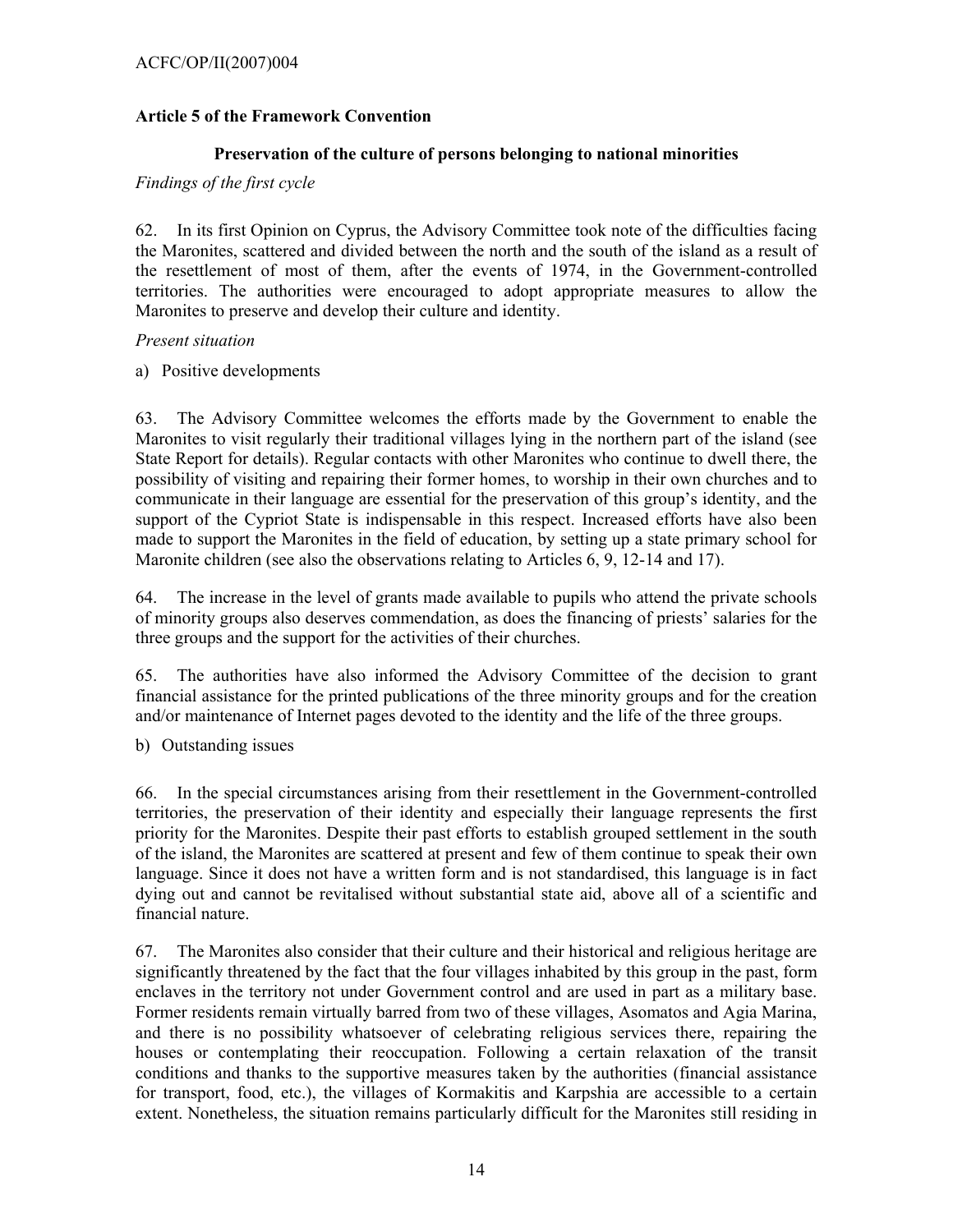their traditional villages, and the prospects of resettling there remain very problematic for the other members of the group (see also observations under Article 17 below).

68. The Advisory Committee takes note in this context of the Maronites' request for the establishing of a cultural centre, and considers that this request deserves the full attention and support of the authorities. It notes that, while a plot of land has been granted by the State for this purpose, the Maronites do not have the necessary funds to implement the project.

69. In the field of education, the Advisory Committee notes that some representatives of the Maronites consider that a secular form of education for their children would be preferable as a means to enhance the preservation of their distinct identity. They conceive this as an alternative option to the education currently available.

70. More generally, the Advisory Committee understands that Government subsidies for the activities of the minority groups arrive in many cases with significant delays, and that this has been particularly problematic for the schools.

71. The Armenians, while appreciating the support provided by the state, consider that funding of the cultural development of the minority groups should be covered by a consistent, structured state policy. Besides *ad hoc* grants, they consider important to receive state support to implement projects which they deem essential in the long term for the preservation of their identity, such as establishing an Armenian Cultural Centre and a database on the history and culture of their group, or the opening of an Armenian Language and Culture Department at the University of Cyprus.

72. The Latins have also expressed concern over the risk of losing their distinct identity, which they consider especially vulnerable in the absence of a language of their own and of a kin-State that would support them. They are therefore particularly sensitive to the issue of the number of members of their group, on which they disagree with the authorities. In the same way, through their claim to be designated in future as "Catholic Latins" or "Roman Catholic Latins", they are seeking a way to assert their distinct identity and make it better known (see also observations concerning Article 3 above).

## *Recommendations*

73. The measures taken to facilitate travel by the Maronites to their traditional villages and the revitalisation of their cultural and religious heritage should be continued and intensified. The authorities should pay greater attention to the concerns of the Maronites regarding the preservation of their language, and should support their efforts in this respect.

74. The authorities are encouraged to examine the arrangements for allocating financial support to the cultural activities of the minority groups, in order to improve and systematise this support. They should also examine, in cooperation with those concerned, the requests for assistance in creating cultural centres for the Maronites and the Armenians, as well as other projects considered to be priorities by the three groups.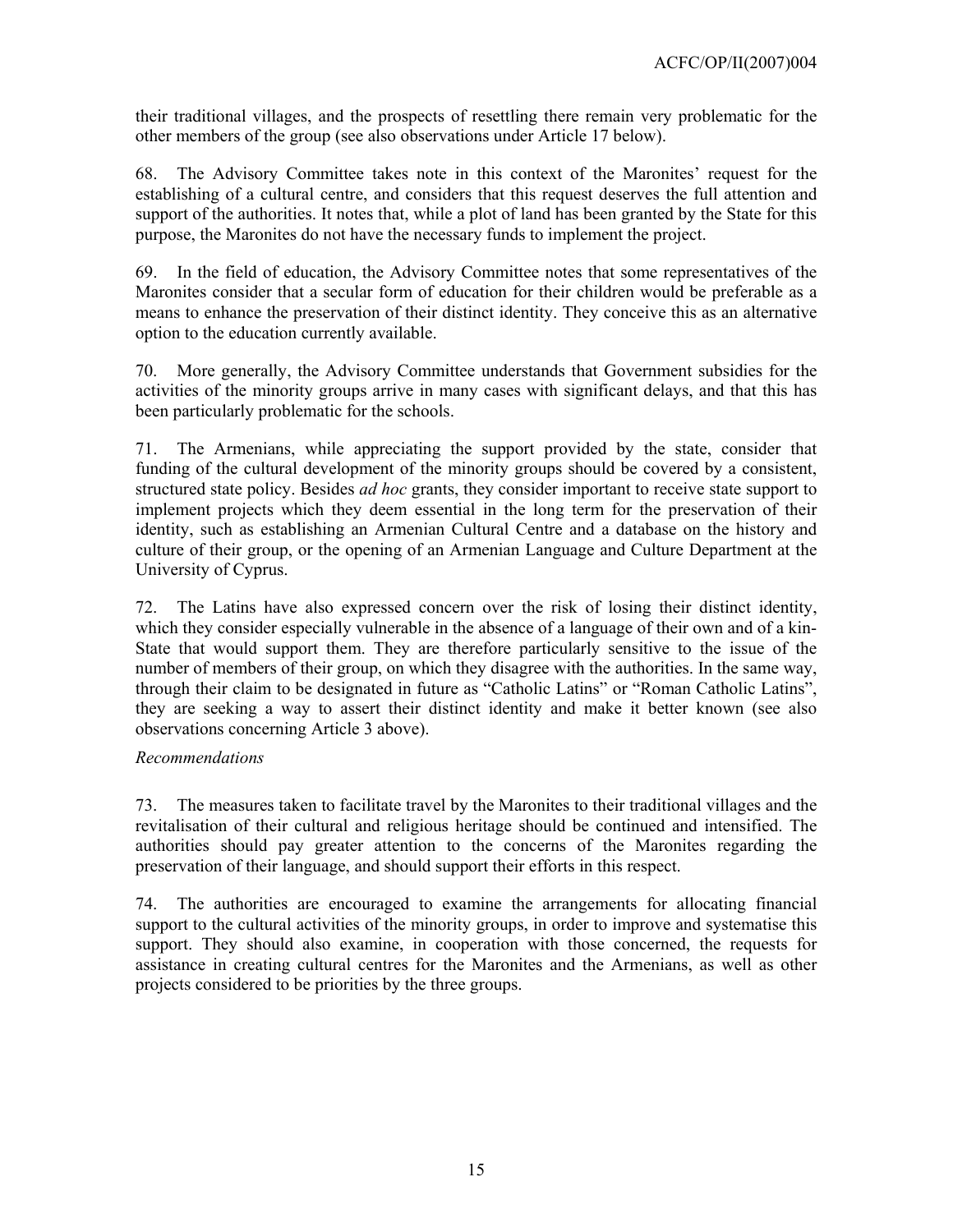### ACFC/OP/II(2007)004

### **Article 6 of the Framework Convention**

### **Tolerance and intercultural dialogue**

#### *Findings of the first cycle*

75. In its first opinion, the Advisory Committee encouraged the authorities to increase the amount of information on minority cultures provided to the majority population by taking appropriate measures to disseminate information on minorities in the field of education and in the media.

76. The authorities were also encouraged to pay appropriate attention to cases of ill-treatment of Turkish Cypriots by members of the police, and to review the provisions in force regarding instituting criminal proceedings against the perpetrators of such acts. The authorities were urged to protect unused mosques in the Government-controlled territory and to raise awareness about the importance of tolerance and intercultural dialogue in order to avoid further acts of vandalism as seen in the past.

77. At the same time, the Advisory Committee called on the authorities to remove the legal obstacles preventing Turkish Cypriots living in the Government-controlled territory from contracting a civil marriage and from exercising their right to vote in parliamentary and presidential elections.

#### *Current situation*

a) Positive developments

78. The Advisory Committee notes with satisfaction that persons belonging to the minority groups are well integrated in Cypriot society and have a positive image among both the authorities and the rest of the population. It notes that the authorities have continued with their efforts to raise the population's awareness of the culture and traditions of these groups, and in general of the diversity of Cypriot society.

79. For example, the Public Broadcasting Act, as amended, underlines the duty of the public broadcasting corporation to give appropriate airtime to programmes aimed at the different groups, including the minority groups, that make up Cypriot society. Similarly, the journalists' ethical code of journalists in Cyprus contains significant provisions to protect people belonging to these groups from discrimination or hostility by the media on the grounds of their religious or ethnic identity.

80. In practice, efforts have been made to increase the length of public broadcasting airtime dedicated to the three minority groups and to provide more information on their life and cultures. The authorities have also reported that information on the history and identity of the minority groups has been included in the new history textbooks, and efforts to raise awareness among pupils and teachers on the issues of tolerance, respect for human rights and diversity have continued.

81. The Advisory Committee is pleased to note that the authorities have dealt with the issue of human rights violations by police officers as a priority. Sessions on cultural diversity and the fight against discrimination have been incorporated into police training courses at different levels and human rights and diversity awareness-raising activities have been stepped up. A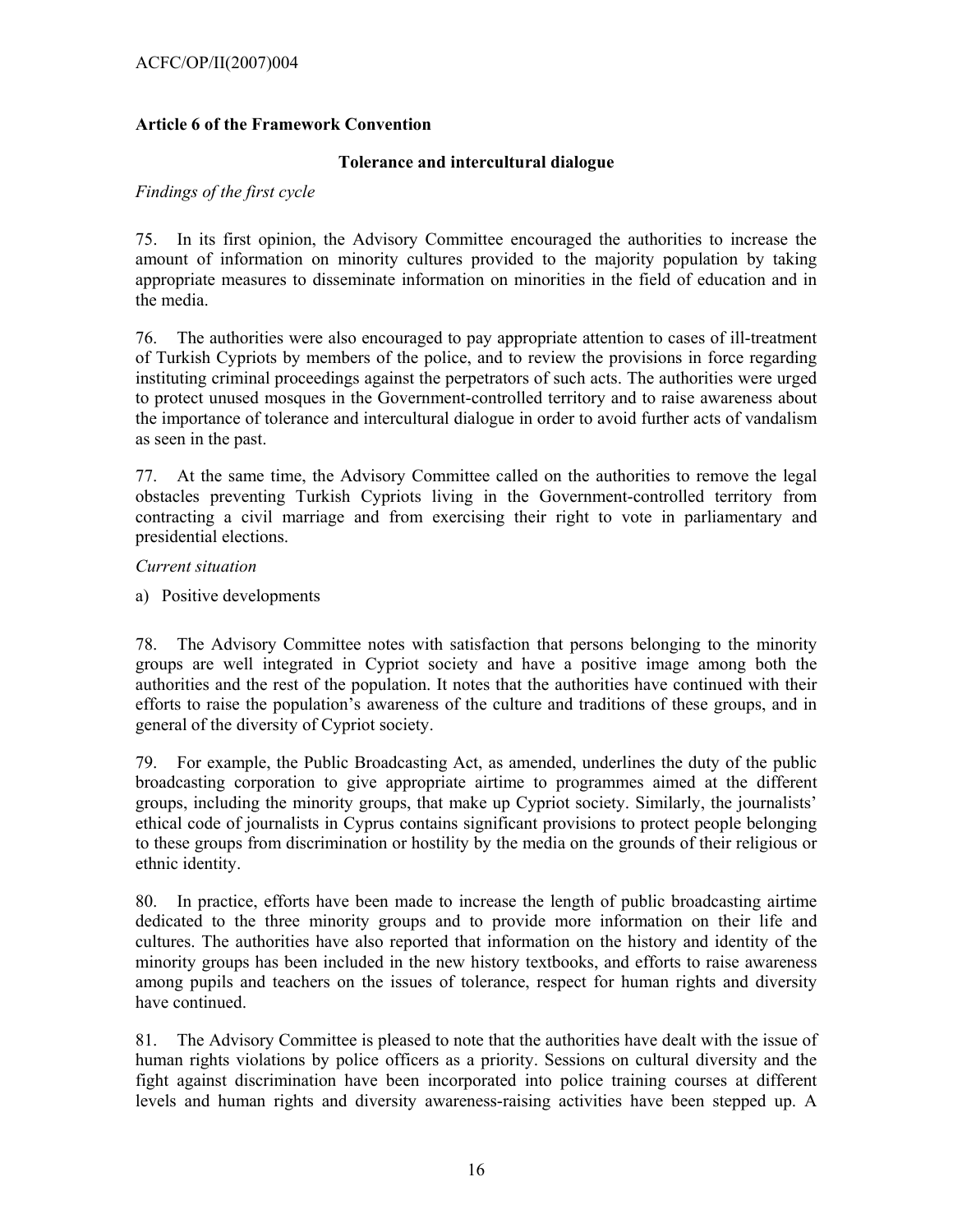special department responsible for the fight against discrimination, racism and xenophobia has been set up in the police forces and a system has been introduced to gather data on raciallymotivated crime. In addition, an independent authority has been set up to investigate complaints and allegations against the police. In parallel, as a result of the greater powers given to the Attorney General, the latter can appoint, including *ex officio*, independent investigators to look into allegations of police malpractice.

82. A new law on the rights of individuals arrested and detained, providing strengthened procedural guarantees, has come into force and an information document setting out the rights of individuals held in remand is now available in several languages spoken by the various groups living in Cyprus.

83. The Advisory Committee notes with satisfaction that, following a decision by the European Court of Human Rights,<sup>9</sup> legislative measures have been taken to enable Turkish Cypriots to exercise their right to vote and stand as candidates in local, parliamentary and presidential elections. The Advisory Committee notes, however, that, at this stage, the seats allocated to the Turkish Cypriots in parliament are not filled. The Advisory Committee also welcomes the changes introduced to legislation aimed at removing the obstacles preventing Turkish Cypriots living in the Government-controlled territory from contracting a civil marriage. According to the authorities, the new legislation allows Turkish Cypriots living in this territory to contract a civil marriage without prejudice to the rules and traditions of their own religion.

84. More generally, positive developments and a greater degree of openness have been witnessed in recent years on the part of civil society and the authorities, as well as in different sectors of economic and social life, towards Turkish Cypriots living or working in the territory under Government control. Their number has been constantly growing<sup>10</sup> since the partial lifting, in April 2003, of restrictions on the freedom of movement across the "Green Line". The Advisory Committee welcomes the measures taken recently to open a new crossing point into the territory outside the Government's control, which reflects the Cypriot authorities' open and constructive approach. This is an important symbolic gesture, since the future crossing point is situated in a pedestrian area in the heart of the capital, Nicosia.

85. The Advisory Committee also notes that the authorities and certain private entities have made efforts to allow more effective participation of Turkish Cypriots in the different sectors of social life and to maintain and develop a social climate conducive to bringing the Greek and Turkish communities closer together (see the State report for further details). The Advisory Committee notes in particular the support measures, including financial support, taken by the Ministry of Education, to facilitate access by Turkish Cypriot children to education and the learning of their language, as well as the Greek language (for them and their parents). The Advisory Committee has however noted that the authorities mostly support access by these children to English language schools. According to the authorities, measures have also been taken to protect the property of Turkish Cypriots and to protect, maintain and renovate Turkish Cypriot monuments, mosques and museums.

86. The Advisory Committee notes that, following specific measures taken by the authorities, an increasing number of Turkish Cypriots have been able to obtain their passport and other

l

<sup>&</sup>lt;sup>9</sup> Case Aziz v. Cyprus (Application No. 699949/01), Decision of 22 June 2004, Final (22/09/2004).

<sup>&</sup>lt;sup>10</sup> According to the authorities, several thousand Turkish Cypriots work in the Government-controlled territory and pay their contributions, and approximately 900 Turkish Cypriots living outside this territory are in receipt of pensions.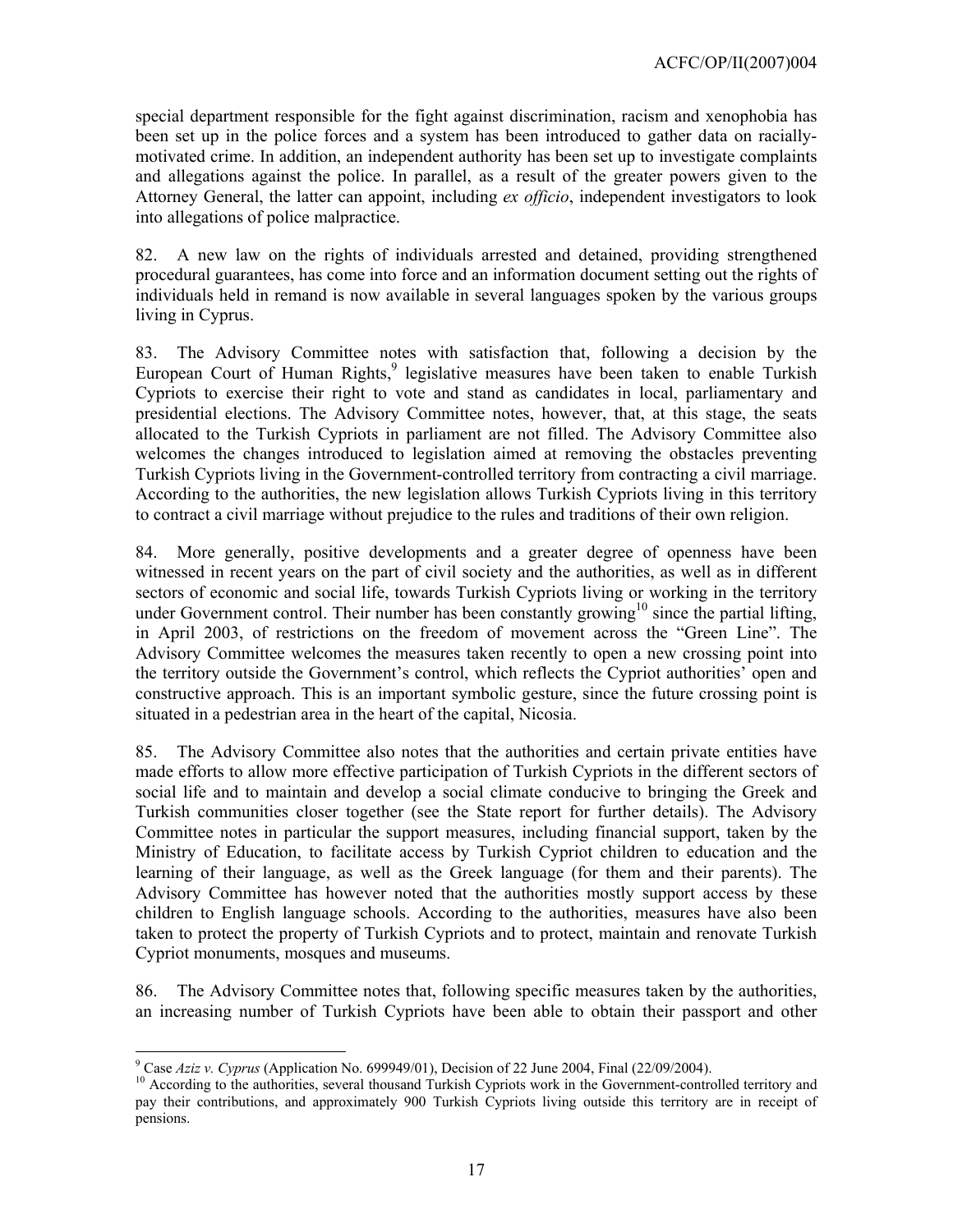personal identity documents. Different public authorities are beginning to recognise the need to increase the use of Turkish in various areas of public life, in order to facilitate communication and uphold the rights of the Turkish Cypriots living in the Government-controlled zone.<sup>11</sup> The Advisory Committee notes, on a practical level, the decision to translate certain important information documents on the rights and obligations of citizens regarding access to social welfare, the use of Turkish on passport application forms, as well as the efforts made to support Turkish language classes by employees of the relevant public departments.

87. Specific measures have been taken in support of the Roma living in the Governmentcontrolled territory. For example, more determined efforts have been made to encourage school attendance by Roma children, including targeted financial allowances to meet the children's transport, food and clothing needs. Similarly, in order to remedy the housing difficulties encountered by the Roma, the authorities have made efforts to provide them with accommodation options. According to the authorities, some 250 people have benefited from such measures.

88. The authorities have in recent years paid particular attention to the problems occasioned by the arrival of a growing number of migrant workers. Efforts have been made at legislative, institutional and practical levels in order to enable the competent authorities to manage the growing pressure and address the numerous difficulties caused by the steadily increasing number of asylum seekers. According to different sources, in early 2007 approximately 12,000 applications were waiting to be processed. New legislation has been passed regulating the entry and stay of foreigners in Cyprus and efforts are under way to frame a global immigration and integration policy, covering the fields of education, employment, social inclusion and cultural integration.

89. The Advisory Committee recalls the wide personal scope of Article 6 of the Framework Convention, which includes persons belonging to other groups that have not traditionally resided in the country concerned.

b) Outstanding issues

90. Despite the progress outlined above, Cypriot society remains heavily marked by the division perpetuated by the failure to resolve the Cyprus issue. Further steps must be taken to promote intercultural dialogue and raise awareness about cultural diversity. In the field of education, information on the growing diversity of Cypriot society remains scant and insufficient measures have been taken to familiarise the younger generations with other cultures present in the country, including cultures of groups traditionally settled there, such as the Turkish Cypriots, the Armenians, the Latins and the Maronites, and the cultures of groups that have arrived more recently. The media do not adequately reflect this diversity either and their contribution to rapprochement and intercultural understanding is limited.

91. As a result of the conflict which continues to divide the island, constitutional arrangements regarding the two communities are not fully applied and most of the Turkish Cypriots who live in the territory under Government control find themselves isolated and marginalised politically, economically, socially and culturally. Similarly, the constitutional provisions granting Turkish official language status alongside Greek, are not applied. Despite undoubted progress and

 $\overline{a}$ <sup>11</sup> In accordance with the 1960 Constitution, Turkish, alongside Greek, is an official language in Cyprus. In practice, since the events of 1974, the constitutional provisions in question, like most of the provisions relating to the two-community nature of Cyprus, are not applied.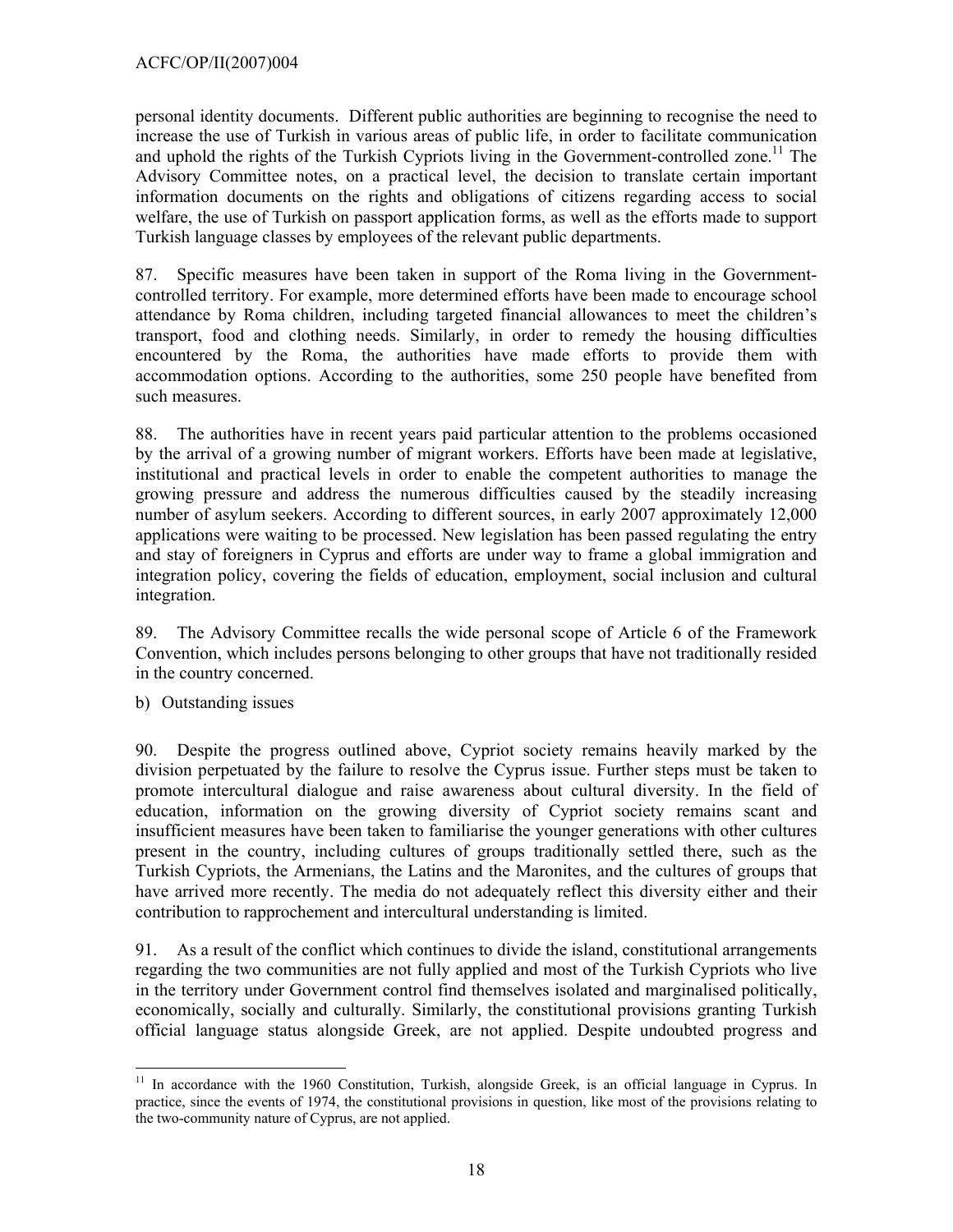genuine outreach among the population and the authorities, relations between Greek and Turkish Cypriots remain tense and there is still a lack of trust within society. Notwithstanding the measures taken by the authorities to strengthen the legal and institutional anti-discrimination framework, the Advisory Committee is concerned about the risk of discrimination to which Turkish Cypriots are exposed.

92. The Advisory Committee also notes that, despite the authorities' efforts in recent years, the Roma are still faced with difficulties in areas such as housing and education, and have to cope with instances of intolerance from the rest of the population. The Advisory Committee notes with concern that, in some Cypriot schools, parents of pupils have reacted negatively to the presence of Roma children. It believes also that insufficient efforts have been made to raise awareness of the culture and identity of the Roma and that more resolute measures are needed in this respect in the relevant sectors - in education, in the media, in the training of civil servants and in political communication.

93. The Advisory Committee notes that, while the legal and institutional anti-discrimination framework has been significantly strengthened in recent years, too little is being done by the authorities to protect non-nationals (legal immigrants, illegal immigrants and asylum-seekers) and considers that these persons' situation is a serious cause for concern. These people continue to be particularly vulnerable to intolerance, human rights violations, exploitation and discrimination. It is to be hoped that the measures set out in the integration strategy recently announced by the Government will help combat more effectively the discrimination and abuse which new-comers continue to face, whether in employment, access to housing or social services. More generally, additional efforts are needed to ensure that the children of immigrants have access to education, and adequate measures should be taken to improve and adapt the teaching of Greek or Turkish, in accordance with the specific needs of both children and adults of foreign origin.

94. Like ECRI in its last report on Cyprus, $12$  and despite the efforts made in recent years, the Advisory Committee is concerned about the situation in which asylum-seekers continue to find themselves, especially as regards detention, access to the asylum procedure, protection against refoulement, access to legal aid, and the conduct of the police towards them.

95. In spite of some progress and awareness-raising efforts by the authorities, there is still much prejudice in society towards these people, and in some cases, open hostility, including occasionally from representatives of the authorities in their public statements. The Advisory Committee is concerned that such attitudes continue to exist and considers that they may have a negative impact on the general climate of mutual understanding and intercultural dialogue which prevails in Cyprus. It notes also that hostile or discriminatory attitudes and, in some cases, excessive use of force by members of the police against refugees, immigrants and asylumseekers have continued to be reported in recent years.

96. In this context, the Advisory Committee is deeply concerned about recent violent acts targeted against the headquarters of a non-governmental organisation active in the fight against

 $\overline{a}$ 

 $12$  For more detailed information on the situation of non-nationals and the challenges facing the Cypriot authorities in this area, see ECRI's last report (Third report on Cyprus, adopted on 16 December 2005 and published on 16 May 2006, CRI(2006)17), as well as the Follow-up report on Cyprus, presented by the Council of Europe's Commissioner for Human Rights (Follow-up report on Cyprus (2003-2005), CommDH(2006)12, 29 March 2006).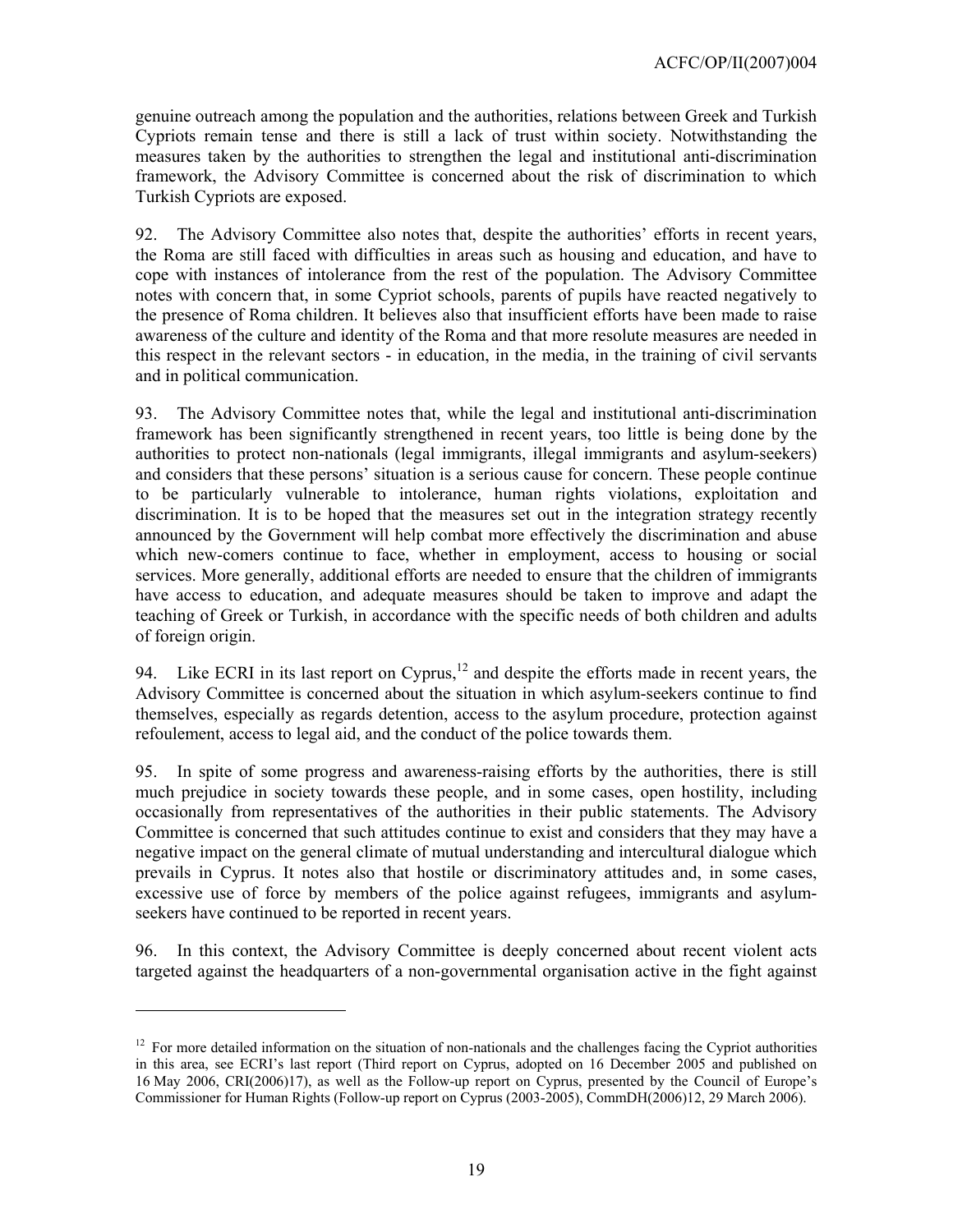racism and discrimination (KISA). Appropriate steps should be taken to identify and sanction those responsible. In addition, prevention and protection against such acts should be strengthened by adopting appropriate measures at both the legal and practical levels. More generally, the Advisory Committee calls on the authorities to step up their cooperation with NGOs and to increase, with due regard for their independence of action, state support for organisations working to defend human rights and the principles of equality and nondiscrimination.

### *Recommendations*

97. The authorities should strengthen their efforts to facilitate the participation of Turkish Cypriots in the various sectors of public life and take all the necessary measures to combat any instances of discrimination or hostility towards them.

98. Supportive measures for the Roma should be continued and developed in the various sectors concerned - housing, education, access to employment and social welfare. Also, prejudices and difficulties they face should be duly addressed.

99. Measures for the protection of non-nationals should be stepped up and appropriate technical, human and financial resources should be made available to deal with the many difficulties encountered in this area. At the same time, the integration policy recently announced by the Government should be implemented without delay, with concrete steps taken in the different sectors of concern for the persons covered.

100. The authorities should step up their efforts to raise awareness of the problems of racism and discrimination based on race, ethnic origin or religion in all the relevant circles. Education should play a prime role and the media should be encouraged, with due regard for their editorial independence, to contribute more actively to the promotion of tolerance and intercultural understanding in Cyprus.

101. The authorities should further develop the measures taken to raise the awareness, among the police forces, of the need to respect human rights and cultural diversity. The authorities should also ensure that the new mechanisms for supervising the work of the police are applied effectively.

## **Article 8 of the Framework Convention**

## **The right of persons belonging to national minorities to manifest their religion or belief**

#### *Findings of the first cycle*

102. In its first Opinion, the Advisory Committee welcomed the fact that the Cypriot Government had begun to pay salaries to the priests of the minority groups, thereby treating them on equal terms with Orthodox priests.

a) Positive developments

103. The Advisory Committee notes that the authorities have continued with the practice begun in 1999 to pay the salaries of priests of the minority groups, including for the religious education they provide to pupils belonging to the minority groups.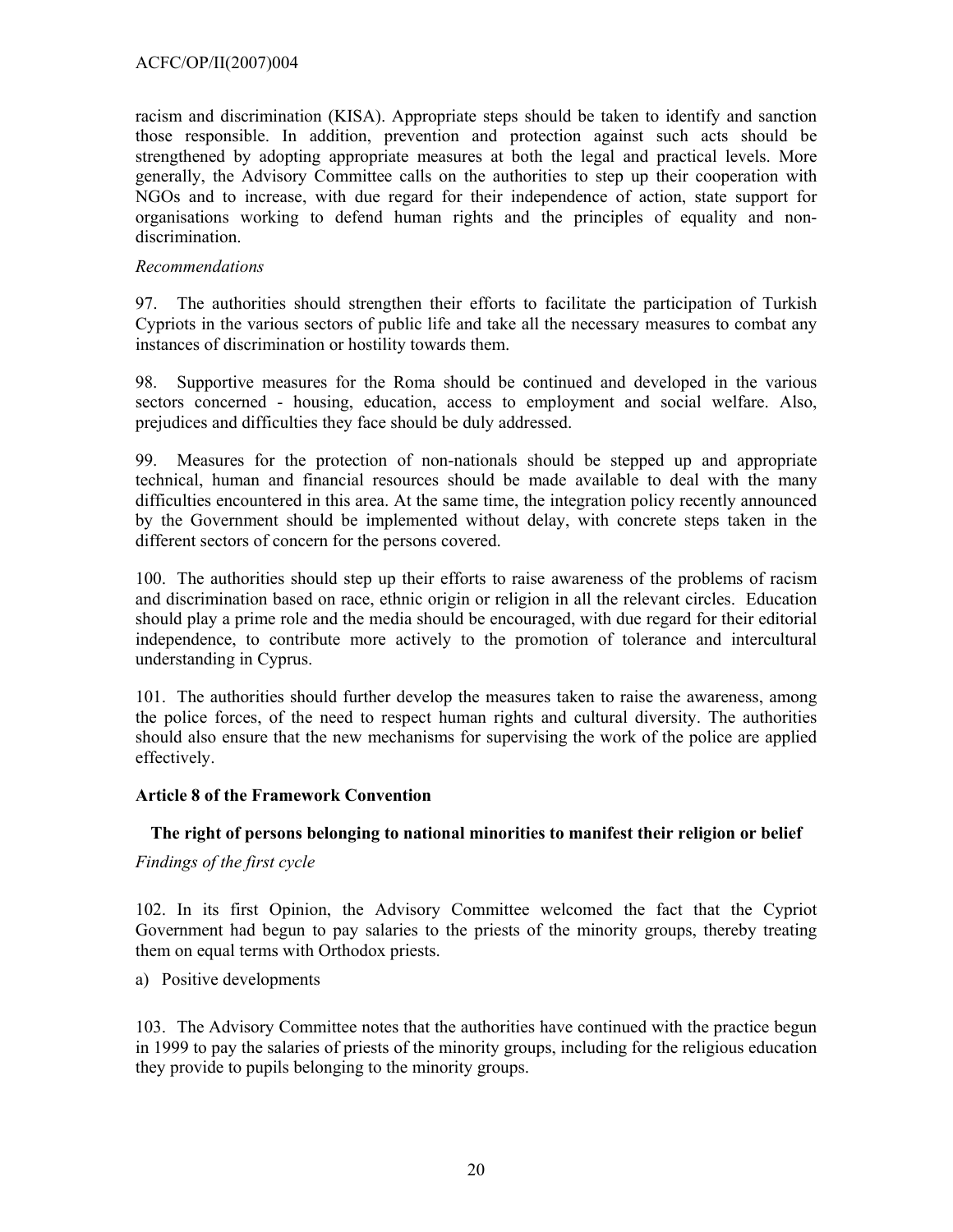## b) Outstanding issues

104. In their dialogue with the Advisory Committee, the representatives of the minority groups, and in particular the Armenians, expressed their concern over the authorities' intention to end the current exemption granted to persons belonging to the three groups from the obligation to carry out military service. While, in principle, they find it acceptable that such an obligation should apply to all citizens, the Armenians believe that, if such were to be the case, appropriate measures should be taken to enable the members of the minority groups carrying out military service to manifest their own religion, without this resulting in any negative consequences to them. In addition, it is essential to ensure that these persons are not obliged to participate in religious activities - in the context of the military service - related to a religion which is not their own.

## *Recommendation*

105. If the obligation to carry out military service is extended to persons belonging to the minority groups, the authorities should, in consultation with the groups' representatives, seek the ways and means of guaranteeing the effective exercise of their right to manifest their own religion. This should include the right to opt out of any practices or activities which are specific to another religion.

## **Article 9 of the Framework Convention**

## **Access to the media by persons belonging to national minorities**

## *Findings of the first cycle*

106. In its first Opinion on Cyprus, the Advisory Committee encouraged the authorities to identify the ways and means of improving access to public television by persons belonging to minorities.

a) Positive developments

107. According to the information provided by their representatives, the three minority groups appreciate the positive attitude displayed towards them by the media and are generally satisfied with their image as portrayed to the public in the media. As mentioned in the State Report, the public radio service broadcasts weekly programmes devoted to their culture and traditions, including, for the Armenians, in their own language. Since the Committee's first Opinion, the amount of airtime devoted to these programmes has increased. Although not at regular intervals, cultural information regarding the three minority groups is also broadcasted on television, in connection with their most important religious and cultural events.

108. The Advisory Committee notes with interest that, following a proposal from the Maronites, a consultative body comprising representatives of public radio and the Maronites was set up, to bring the content of the programmes more into line with the expectations of the group. The first meetings of this body confirmed the value of such consultation and, according to the authorities, this is to be pursued and extended to cover programmes devoted to the three minority groups.

109. The Advisory Committee notes with satisfaction the very recent decision by the public television service, notified during the Committee's meeting with the head of the public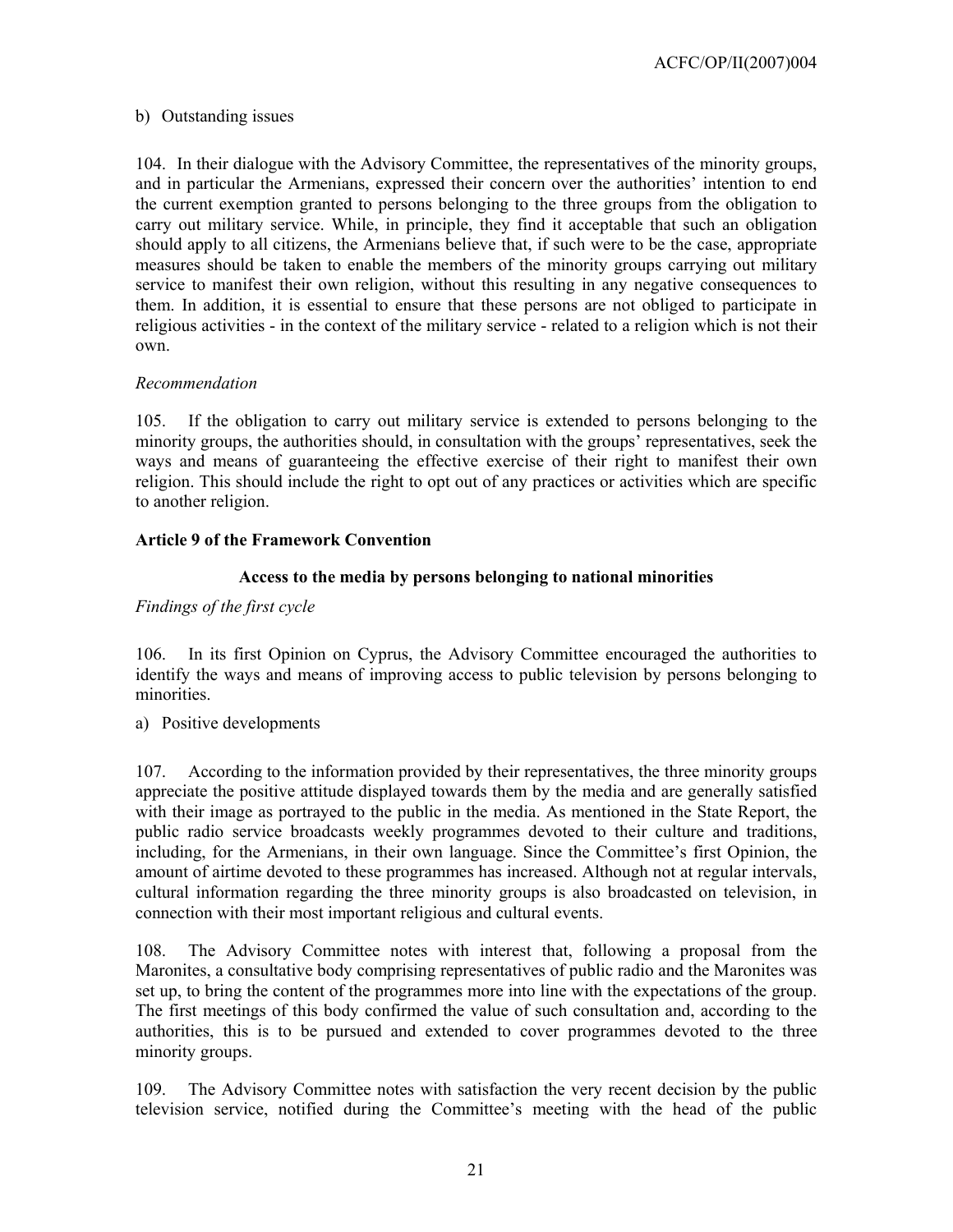broadcasting corporation, to include in its schedules a weekly 30-minute broadcast dedicated to the minority groups. The Advisory Committee hopes that, as indicated by the relevant authorities, this plan can be put into practice with effect from autumn 2007. It also hopes that the three minority groups will be duly consulted in this context.

### b) Outstanding issues

110. Despite the information referred to above, the actual presence in the Cypriot media of the three minority groups is limited and tends to relate only to specific events. Their representatives believe that, if the authorities displayed a more active attitude, the three groups could have a stronger media presence and their cultures and identity would be better known among the rest of the population. They particularly stress that the life and concerns of their communities are still not given sufficient attention by the public television service. The Maronites have also expressed the hope that a short weekly news programme (of a few minutes) could be broadcasted in their language by the public broadcasting company.

111. It is only recently that the state has decided to provide support for the written publications of the three minority groups. Following a March 2006 decision by the Council of Ministers, the state should grant annual financial aid to the newspapers and publications of the three minority groups. While the three groups have periodicals covering their life and issues of more general interest, hitherto they have been financed primarily out of their own resources. The representatives of the three minority groups have asked the state to become more involved, both technically and financially, to enable them to preserve and raise awareness of their culture and identity.

### *Recommendation*

112. The Advisory Committee encourages the authorities to pay increased attention to the needs of the three minority groups as regards access to the media. They should have a more visible presence in radio and television public broadcasting and their representatives should be consulted in the preparation of the programmes in question. Given the importance of written publications for the preservation and assertion of the identity of the three minority groups, the authorities are encouraged to ensure the effective implementation of their recent decision to grant annual financial support for their publications.

## **Article 12 of the Framework Convention**

## **Equal opportunities in access to education. Intercultural and multicultural education**

## *Findings of the first cycle*

113. In its first Opinion on Cyprus, the Advisory Committee welcomed the regulatory possibilities and budgetary support for minority education, as well as the decision taken by the Government to establish a primary school for the Maronites.

#### *Current situation*

a) Positive developments

114. The Advisory Committee welcomes the measures taken by the authorities to support the members of the minority groups in the education field. The Government gives considerable financial support to schools providing education for these persons, in both the public and private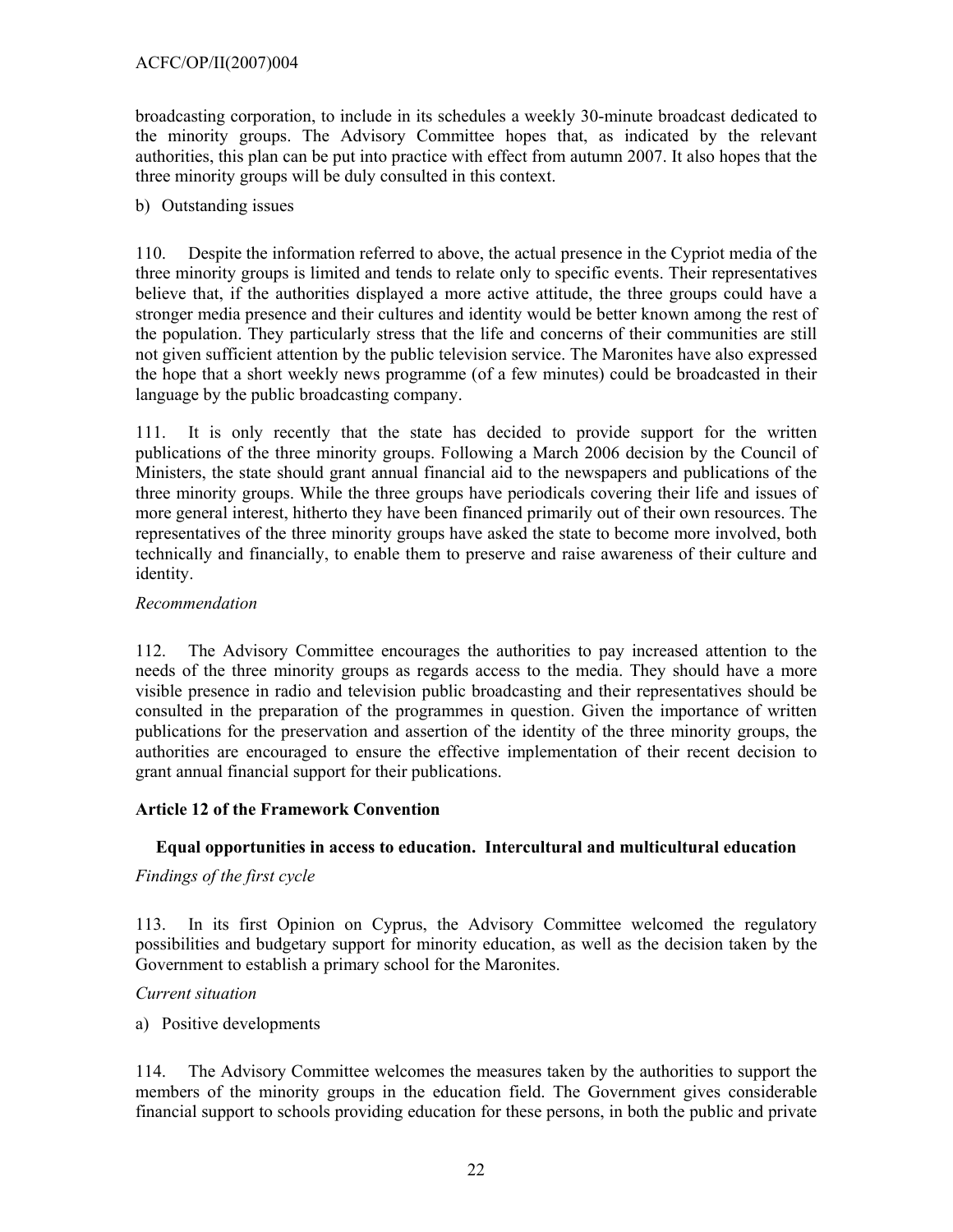systems. There are different school arrangements for each of the three minority groups, aiming to respond to their specific needs, traditions and cultures, based on the opportunities that exist within the Cypriot educational system.

115. For example, the Santa Maronas School, an entirely state-funded primary school, was set up to accommodate Maronite pupils in particular, but it is also open to children belonging to other groups. The school curriculum, identical to that of all public schools, also includes a weekly class on the Maronite religion. In the afternoon the Maronite pupils (of whom there are over one hundred and who make up the majority of pupils in this school) are offered optional classes on their language and culture, and additional religious education instruction.

116. The Advisory Committee appreciates that efforts are made by the authorities to respond to the challenges posed by the closure of the Melkonian Institute, a renowned private secondary school, attended by the majority of Armenian pupils. It welcomes in particular, the decision to adapt the teaching provided by the Nareg School, a public school operating in Nicosia, Limassol and Larnaka, in order to respond to the Armenians' needs in the field of education (see also comments under Article 14 below). While it is entirely funded by the Government, this school has a degree of autonomy since its governing body, appointed by the state, is comprised of Armenians who are chosen from a list put forward by the Armenian representative in parliament. In Larnaka and Limassol, there are other Armenian schools for pupils belonging to this group.

117. The Advisory Committee was informed by the authorities that, in order to promote more effectively the specific identity of the three minority groups among the rest of the population, information on their history and culture has been included in the new history text books.

b) Outstanding issues

118. While the representatives of the three groups are generally satisfied with the efforts taken by the authorities to meet their educational needs, they nonetheless also point out to shortcomings and difficulties in the practical implementation of the existing arrangements.

119. The Advisory Committee notes that the Maronites expect to receive more sustained support from the state in order to elaborate and produce the teaching materials they need to teach the key aspects of their culture, religion and, most importantly, their language, as well as to ensure better teacher training. It also appears that there are too few Maronites among the teaching staff and within school boards, which also means insufficient opportunities for them to influence school programmes and processes. According to Maronite representatives, increasing such opportunities would help to make the education offered by the Santa Maronas school more attractive and responsive to the needs of Maronites, and would encourage more Maronite families to choose this school for their children.

120. The Advisory Committee is also concerned by the reported difficulties and delays in the preparation and publication of textbooks in Armenian. It also notes the shortage of teachers who have sufficient knowledge of Armenian to teach the different subjects in that language.

121. In addition, the Advisory Committee notes that the optional classes on the history, language and culture of the three groups appear to only partly satisfy the needs of the pupils concerned. It supports the idea, expressed by the representatives of the three groups, that one way of making them more effective is to include these classes in the compulsory programme.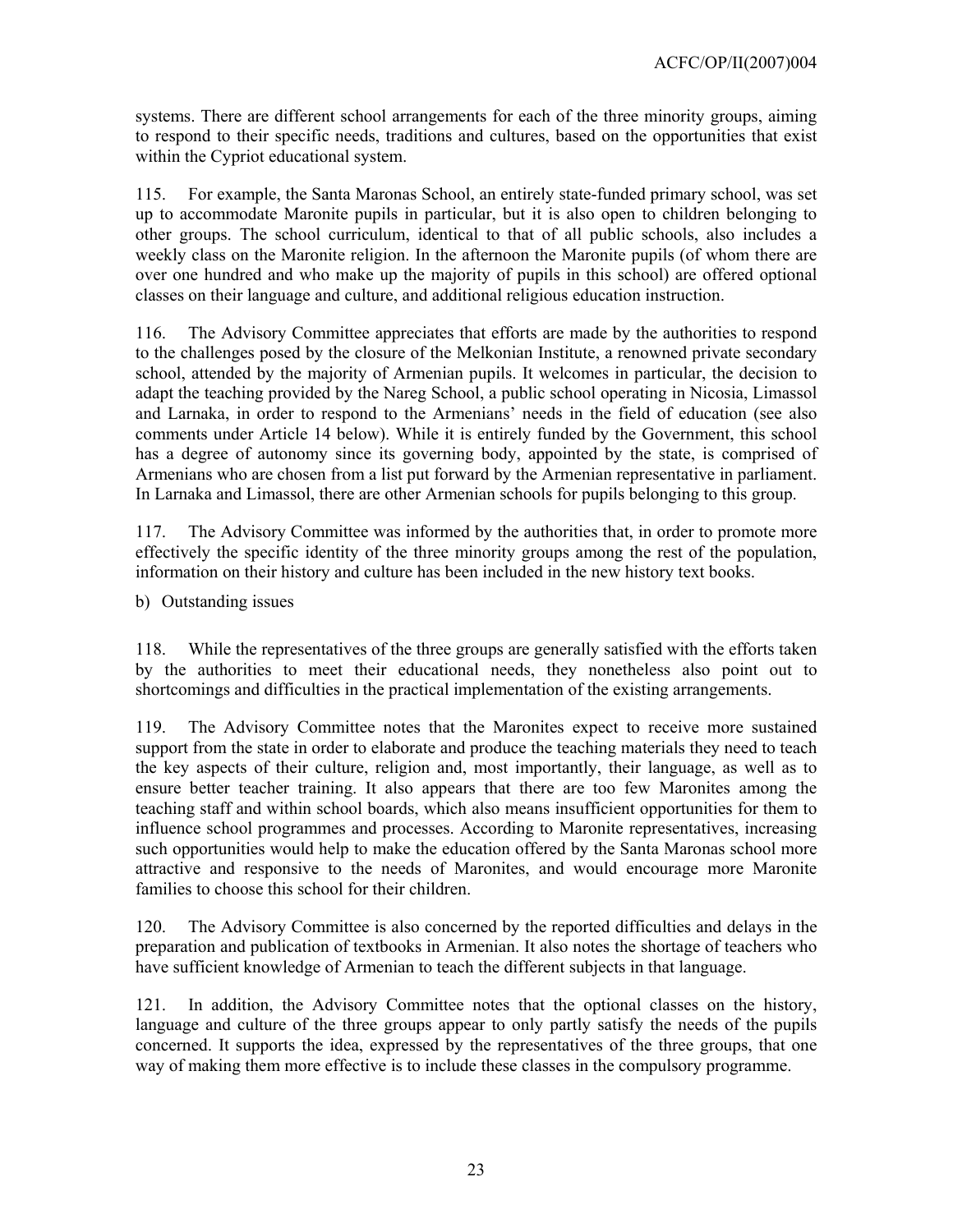## ACFC/OP/II(2007)004

122. While welcoming the recent information provided by the Government on the content of the new history textbooks, the Advisory Committee notes that the representatives of the three groups have not been consulted by the relevant authorities on this matter. The Advisory Committee understands at the same time, from the information received, that the textbooks currently in use have only very limited information on the three minority groups, located within an optional chapter.

## *Recommendations*

123. The Advisory Committee encourages the authorities to examine more closely the specific educational needs of the three minority groups and to try to find, in close consultation with their representatives, the most appropriate ways and means of satisfying those needs.

124. The availability of appropriate teaching material and qualified teachers for schools serving the minority groups should receive increased attention. Similarly, the latter's representatives should be constantly involved in the efforts made to promote their history and culture. The concerns of the Maronites should be addressed as a matter of priority in view of their particularly vulnerable position.

## **Article 13 of the Framework Convention**

## **Private schools**

## *Current situation*

a) Positive developments

125. The Advisory Committee welcomes the fact that children from the three minority groups are assisted by the state, by means of annual subsidies, in order to attend private schools if that is their wish. The Latins have two schools they can attend, the Terra Santa secondary school in Nicosia and St. Mary's school in Limassol. These are private Catholic schools following in the main a similar curriculum to the state schools but offering education (from kindergarten to secondary level) also open to other denominations. The state pays for the annual fees of pupils belonging to the minority groups, primarily the Latins and the Maronites, enrolled in these schools which are designated by the authorities as "national" or "ethnic" schools. The state also subsidises the teachers' salaries and adequate religious instruction is given to pupils from each group. Pupils from the minority groups who choose other private schools are also given financial assistance, but in their case the assistance covers only part of the annual fees.

b) Outstanding issues

126. While welcoming the support given by the authorities to the private schools offering education for pupils belonging to the minority groups, the Advisory Committee notes the delays reported in the provision of textbooks for these schools and the difficulties faced in finding qualified teachers for this type of education.

## *Recommendations*

127. The Advisory Committee encourages the authorities to examine the difficulties affecting the educational opportunities of children belonging to the three minority groups in private schools. In consultation with all interested parties, the authorities are invited to identify ways and means of overcoming these difficulties.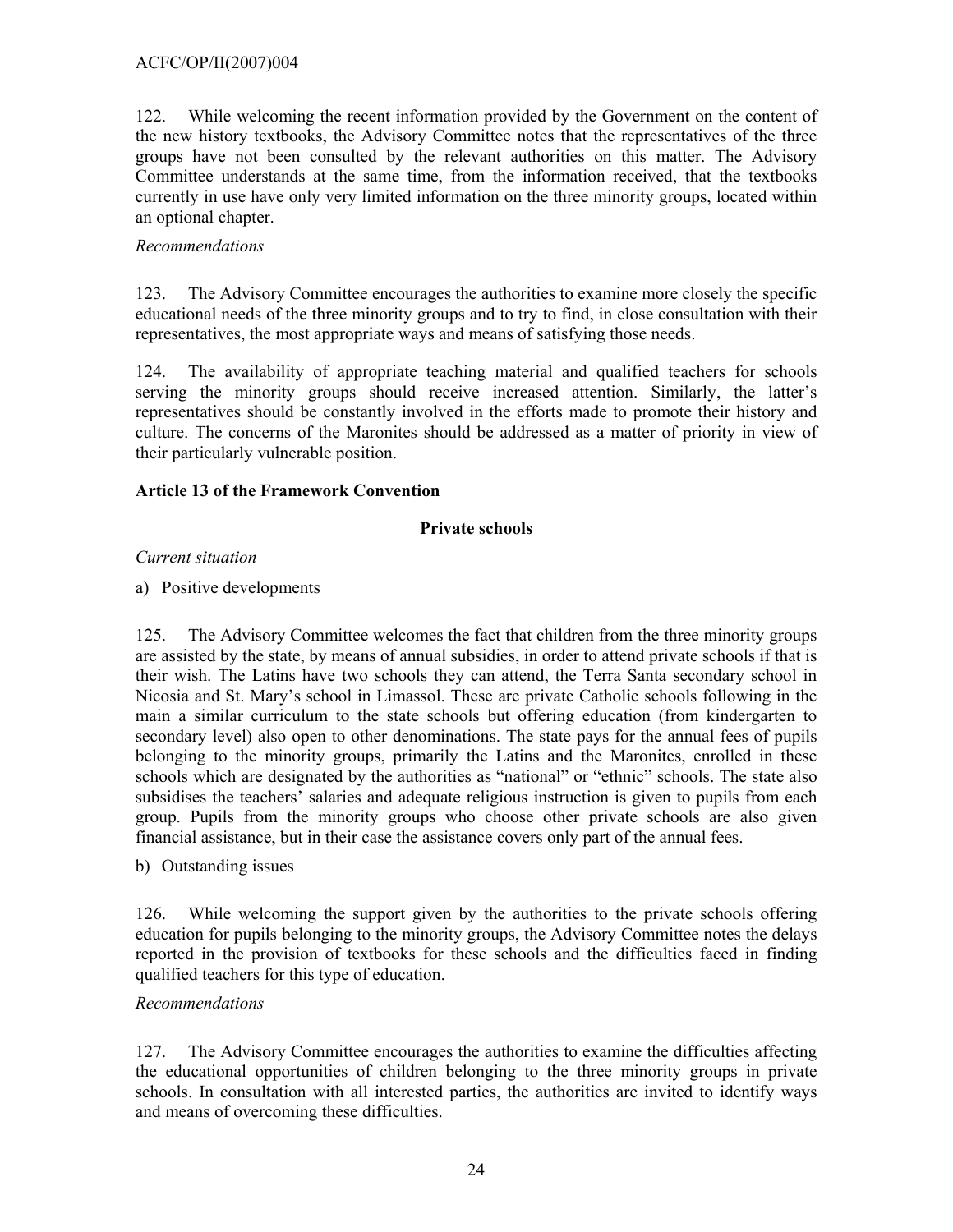## **Article 14 of the Framework Convention**

## **The right to learn a minority language and conditions for teaching in a minority language**

### *Current situation*

a) Positive developments

128. The Advisory Committee welcomes the efforts made by the authorities, following the closure of the Melkonian Institute, to maintain opportunities for the Armenians to learn Armenian or be taught in this language. It notes in particular the decision to extend to secondary level the teaching offered by the Nareg School and, pending the gradual introduction of this level of education, to cover the annual fees of pupils attending private schools.

### b) Outstanding issues

 $\overline{a}$ 

129. Despite the efforts referred to above, the opportunities for Armenians to learn their language (a western variety of Armenian), and to be taught about their culture and history are now more limited, being restricted to additional optional classes in the afternoons, outside the core curriculum. The interlocutors of the Advisory Committee consider that such classes only partly meet the needs of Armenians and would like additional Armenian language classes to be introduced.

130. The Advisory Committee also notes the shortage of textbooks and qualified teachers to teach other subjects in Armenian. In Cyprus, there are no opportunities for training Armenian language teachers and the textbooks in question are obtained from abroad. In practice, the teaching in the Nareg School is either in Armenian or is bilingual and in some cases, textbooks in Greek are used with the lesson being taught in Armenian. Like some of the Armenian representatives, the Advisory Committee has doubts about the effectiveness of such an approach and on the quality of the teaching given in this way.

131. It should also be noticed that, since the closure of the Melkonian Institute, the Armenians no longer have any opportunity to learn their language at secondary level, and that, accordingly, increasing emphasis is now being placed on learning Greek and English.

132. In the Maronite school, teaching takes place in Greek, and the Maronite language classes, added onto the core curriculum, are optional. At the same time, there are no opportunities for learning this language at pre-school level or beyond primary school, and no response has been forthcoming to the requests made by the parents for such classes to become part of the compulsory curriculum.

133. The Advisory Committee has also noted that only a smaller number of Maronite children attend this school, and of those who do, only about 10% actually speak the language. It also recognises that the shortage of teaching materials and teacher training opportunities are genuine difficulties, mainly linked to the fact that this language is not codified, and that such difficulties can dissuade parents from sending their children to that school. Nonetheless, noting that among the Maronites there is a particular interest in learning and preserving their language, the Advisory Committee considers that the authorities should pay increased attention to meeting Maronites' expectations in this regard<sup>13</sup> (see also paragraph  $95$  above).

<sup>&</sup>lt;sup>13</sup> See also the Report of the Committee of Experts on the European Charter for Regional or Minority Languages on the Application of the Charter in Cyprus, ECMRL (2006)3, 27 September 2006.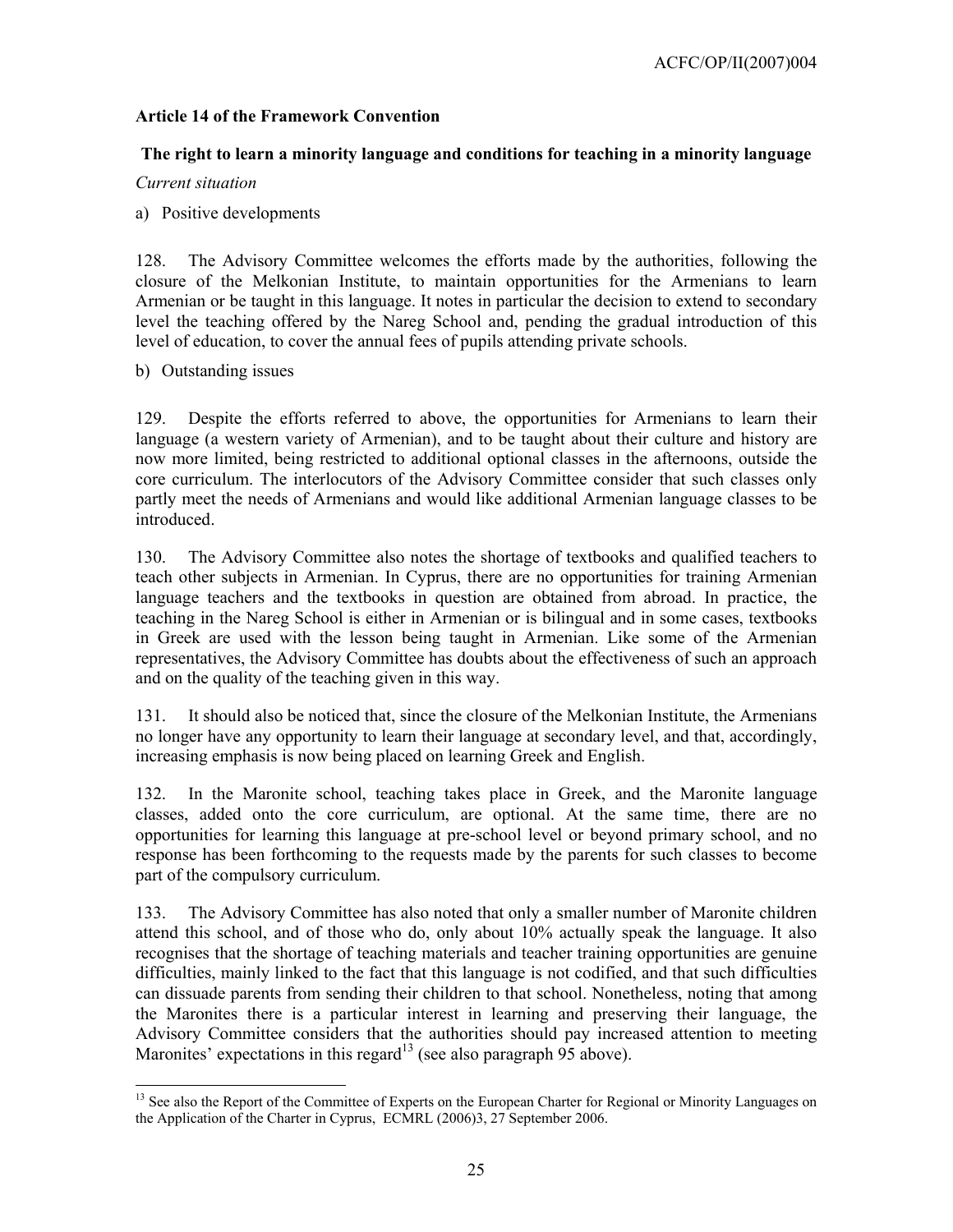## ACFC/OP/II(2007)004

## *Recommendations*

134. In consultation with the representatives of the Armenians and involving bilateral cooperation where appropriate, appropriate solutions should be found for the provision of textbooks and the training of Armenian language teachers. Inviting qualified teachers from other countries to teach in Cyprus could also be envisaged as a way to provide a more adequate response to the Armenians' needs in the field of education.

135. The authorities should make efforts to improve the teaching of the Maronite language, including specific measures to codify the language. Particular attention should also be paid to drawing up appropriate teaching material and to the training of teachers for this language.

## **Article 15 of the Framework Convention**

## **Effective participation of persons belonging to minorities in public affairs**

## *Findings of the first cycle*

136. In its first Opinion on Cyprus, the Advisory Committee encouraged the authorities to look at the issue of the participation of representatives of the three minority groups in parliament and, in consultation with these representatives, to identify the ways and means of making this participation more effective. The Advisory Committee also recommended that the authorities look at the representation of these groups in the civil service and, where necessary, take appropriate action to improve the situation.

## *Current situation*

## a) Positive developments

137. The Advisory Committee notes that, in general, persons belonging to the three minority groups take an active part in the different sectors of economic, social, cultural and political life and many of their members hold important positions in the public sector.

138. The Advisory Committee has also taken note of the concerns expressed by certain representatives of the three minority groups, the Armenians in particular, about the difficulties encountered by certain young members of their group on entering the labour market, due to their insufficient knowledge of Greek. The Advisory Committee welcomes the fact that more attention is being paid to this issue in both state and private schools and that intensive Greek lessons have been introduced in recent years. It also appreciates the fact that, for several years, the level of proficiency in Greek required for access to the civil service has been relaxed for persons belonging to the three minority groups.

## b) Outstanding issues

139. The Advisory Committee notes that, according to the generally expressed view of the representatives of the three minority groups, the transfer of responsibility for minority-related issues to the Ministry of the Interior and the elimination, in 2003, of the position of Presidential Commissioner for Minorities, have not produced the expected policy improvements. The Advisory Committee also understands that the three groups were not sufficiently consulted and their opinion was not taken into account when these changes were made. It also appears inadequate to give the responsibility of coordinating all aspects of minority protection, in view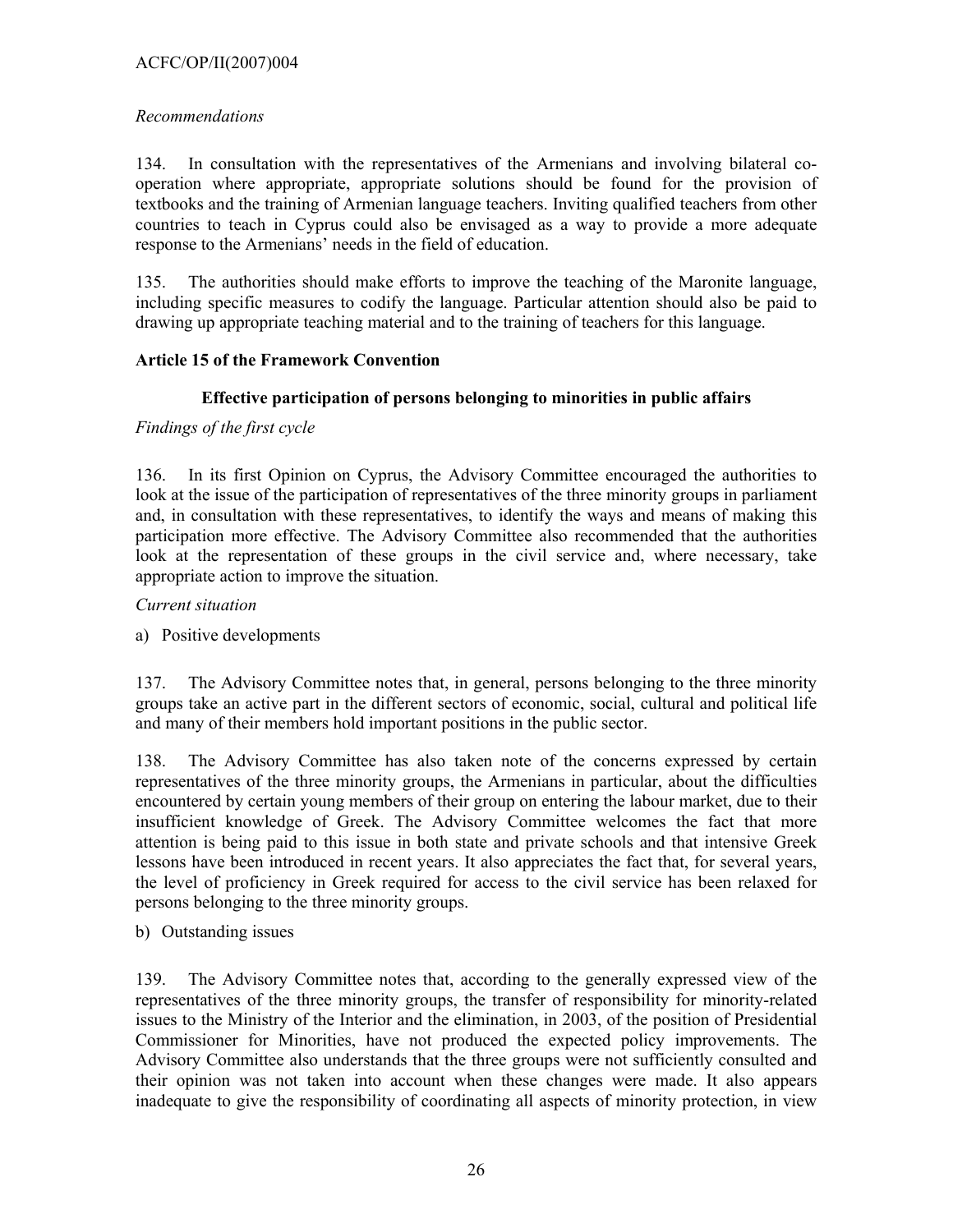of their complexity, to only one official in the ministry, who also has other responsibilities. The representatives of the three minority groups believe that the Presidential Commissioner was much better placed to defend their interests effectively because of its stronger institutional position.

140. The representatives of the three minority groups currently are in favour of responsibility for minority-related issues to be assigned to a distinct commission or agency having a clearly defined institutional position and sufficient influence.

141. Improved participation in parliament of the representatives of the Maronites, Armenians and Latins is a priority issue in the dialogue between the latter and the authorities. Under the Constitution (article 109) and the legislation in force, an elected member of the group represents each minority group in the parliament, following elections specifically held for this purpose. These representatives take part in parliamentary activities as observers and are consulted on issues relating to religion, culture and education, although they do not have any legislative role and therefore do not have voting rights. For several years, they have been asking the authorities for a strengthened role in parliament, with a right to take the floor, including in plenary sessions, a right to initiate legislation and voting rights.

142. The Advisory Committee notes that the Office of the Attorney General is preparing a legal opinion in response to these requests. The Advisory Committee also notes, from his talks with members of the Cypriot parliament, a spirit of openness and an explicit political will to respond positively to the requests. It notes in addition that, according to some representatives of the authorities, the constitutional difficulties which such changes could entail are not insurmountable.

### *Recommendation*

143. The authorities are encouraged to identify, in consultation with the representatives of the three minority groups, measures to improve and better institutionalize the management and coordination of the Government's minority policies. In addition, it is important to ensure that consultation with the minorities is conducted on a regular basis, as part of the institutional arrangements. There is also a need to identify ways of making the participation of the representatives of the three minority groups in parliament more effective.

## **Article 17 of the Framework Convention**

## **The right to establish contacts with persons sharing the same ethnic, cultural, linguistic or religious identity**

## *Findings of the first cycle*

144. In its first Opinion on Cyprus, the Advisory Committee felt it was important for the Maronites to be able to maintain free and frequent contacts with members of their group living in the north of Cyprus and encouraged the authorities to pursue further their policy to facilitate such contacts.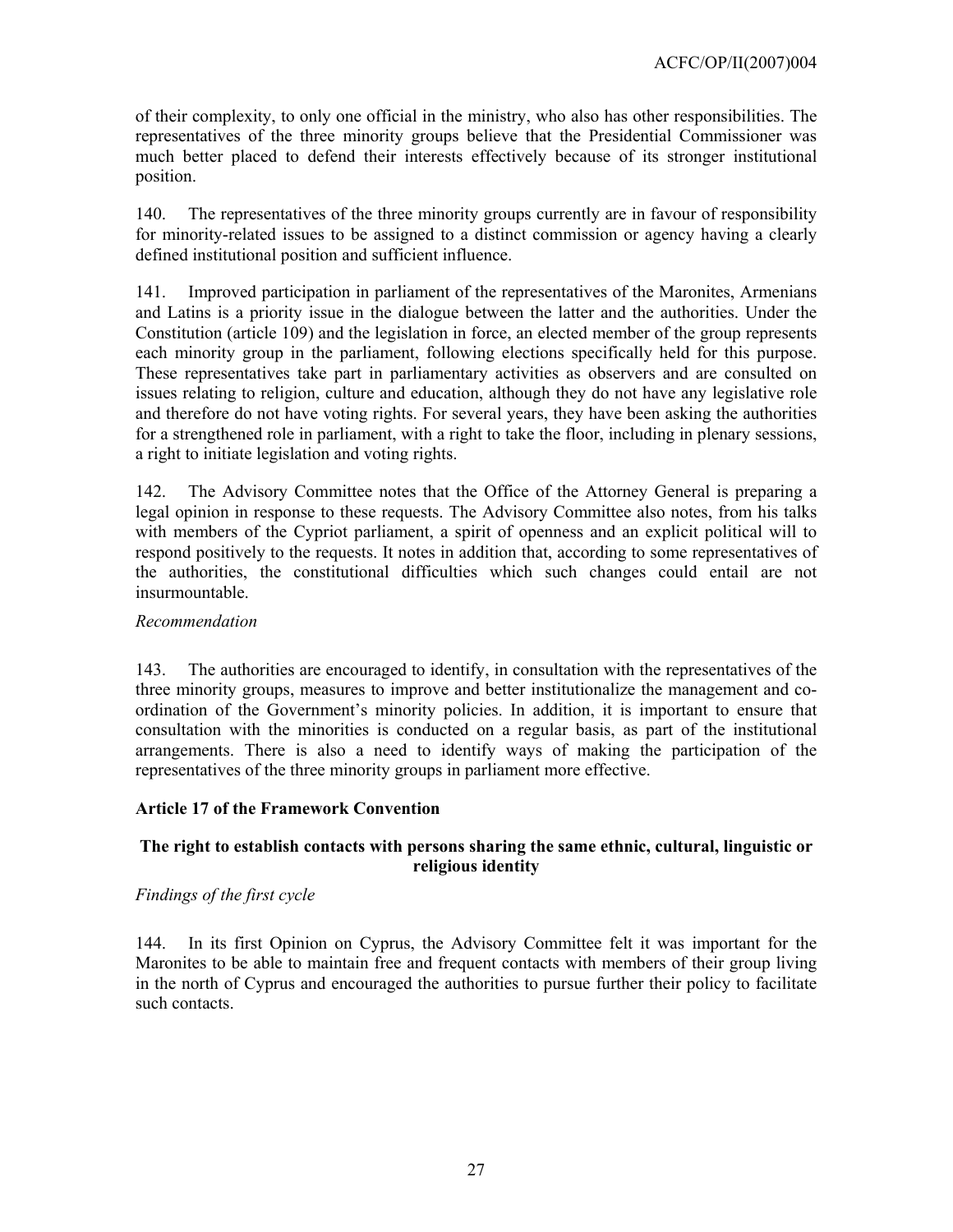## *Current situation*

a) Positive developments

145. The Advisory Committee expresses its satisfaction at the positive developments regarding movement between the Government-controlled territory and the north of the island. It notes in particular the partial lifting, in 2003, of restrictions to the freedom of movement across the Green Line, and welcomes the measures recently adopted in Nicosia to open an additional crossing point.

146. The authorities have continued their efforts to facilitate the maintenance of links and regular contacts between Maronites living in the Government-controlled territory and those who remain in their traditional villages outside this area. Regular aid is given to these persons by means of the provision of free transport and food, and financial support measures have been approved for the repair of houses, churches and infrastructure in the villages concerned, in particular in Kormakitis. In addition, parents of Maronite children enrolled in schools in the Government-controlled zone are provided free accommodation when they travel, across the "Green Line", to visit their children.

### b) Outstanding issues

147. While appreciating the Government's efforts, the Maronites' representatives consider that this support could be increased and would expect the authorities to be more proactive in finding solutions to enable them to travel to the villages which are at present inaccessible (see also the observations on Articles 5 and 6 above).

#### *Recommendations*

148. The authorities should strengthen further the measures taken to facilitate movement of persons between the territory under Government control and the northern part of the island in order to allow Maronites, among others, to maintain contacts with persons that share the same identity in the northern part of the island. In addition, they should give more resolute support to the Maronites' efforts to maintain their culture and identity.

## **Article 18 of the Framework Convention**

## **Bilateral agreements concerning the protection of minorities**

## *Findings of the first cycle*

149. In its first Opinion on Cyprus, the Advisory Committee took note of the conclusion of a bilateral agreement with Armenia on cooperation in the fields of culture, education and science and encouraged the authorities to make use of the numerous opportunities opened up by this bilateral agreement to assist the Armenians living in Cyprus.

#### *Current situation*

a) Positive developments

150. The Advisory Committee welcomes the recent developments announced by the authorities with regard to bilateral cultural co-operation with Lebanon and the possible positive impact of this co-operation on the protection of the Maronites.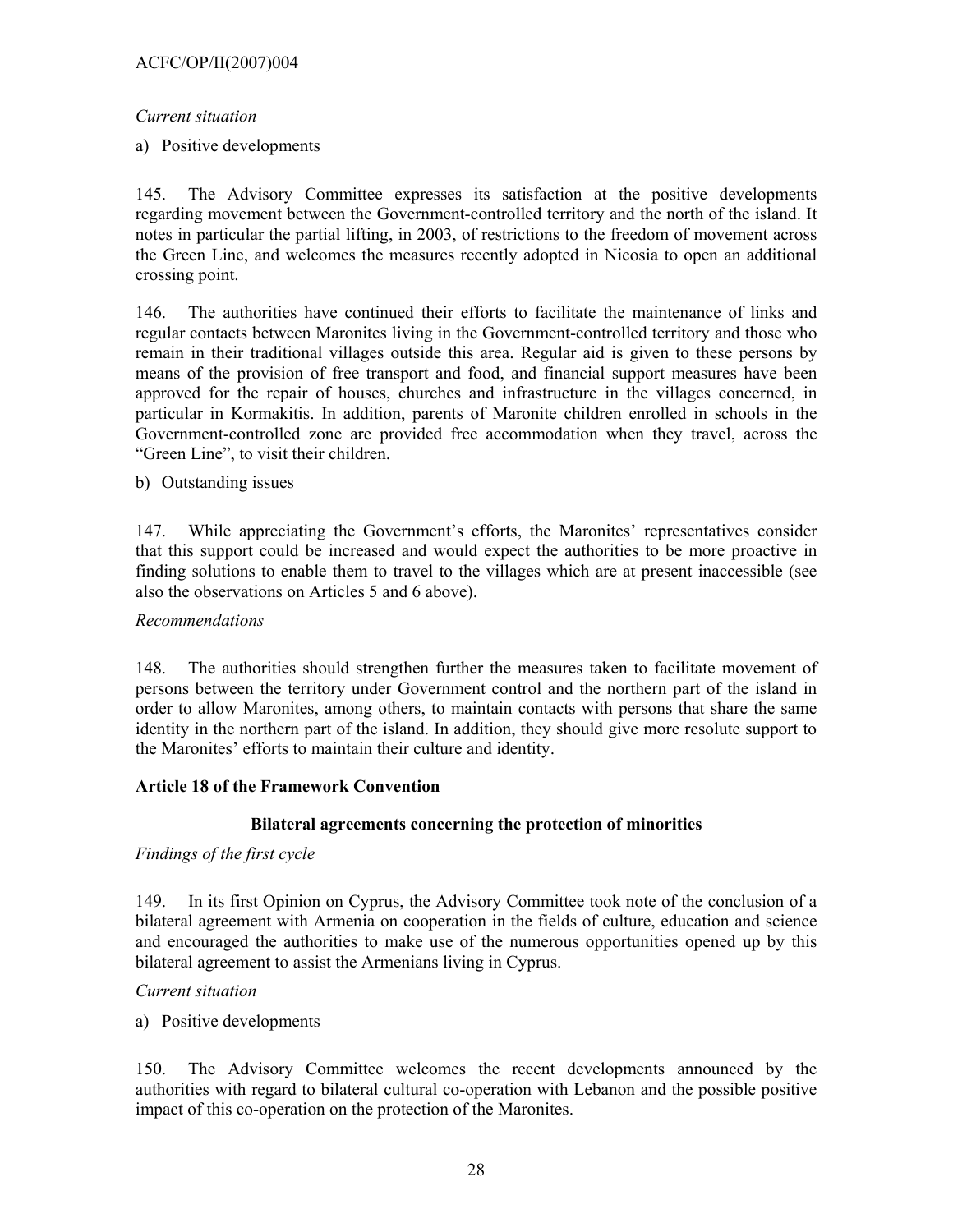### b) Outstanding issues

151. While expressing satisfaction at the progress referred to above, the Advisory Committee notes with regret that the Armenians and the Maronites do not seem to be informed about the developments in question and are not adequately consulted and involved in bilateral cooperation of potential interest to them.

#### *Recommendations*

152. The Advisory Committee encourages the authorities to ensure that the representatives of the minority groups are kept informed and are involved in the drawing up and implementation of plans for bilateral cooperation of interest to them.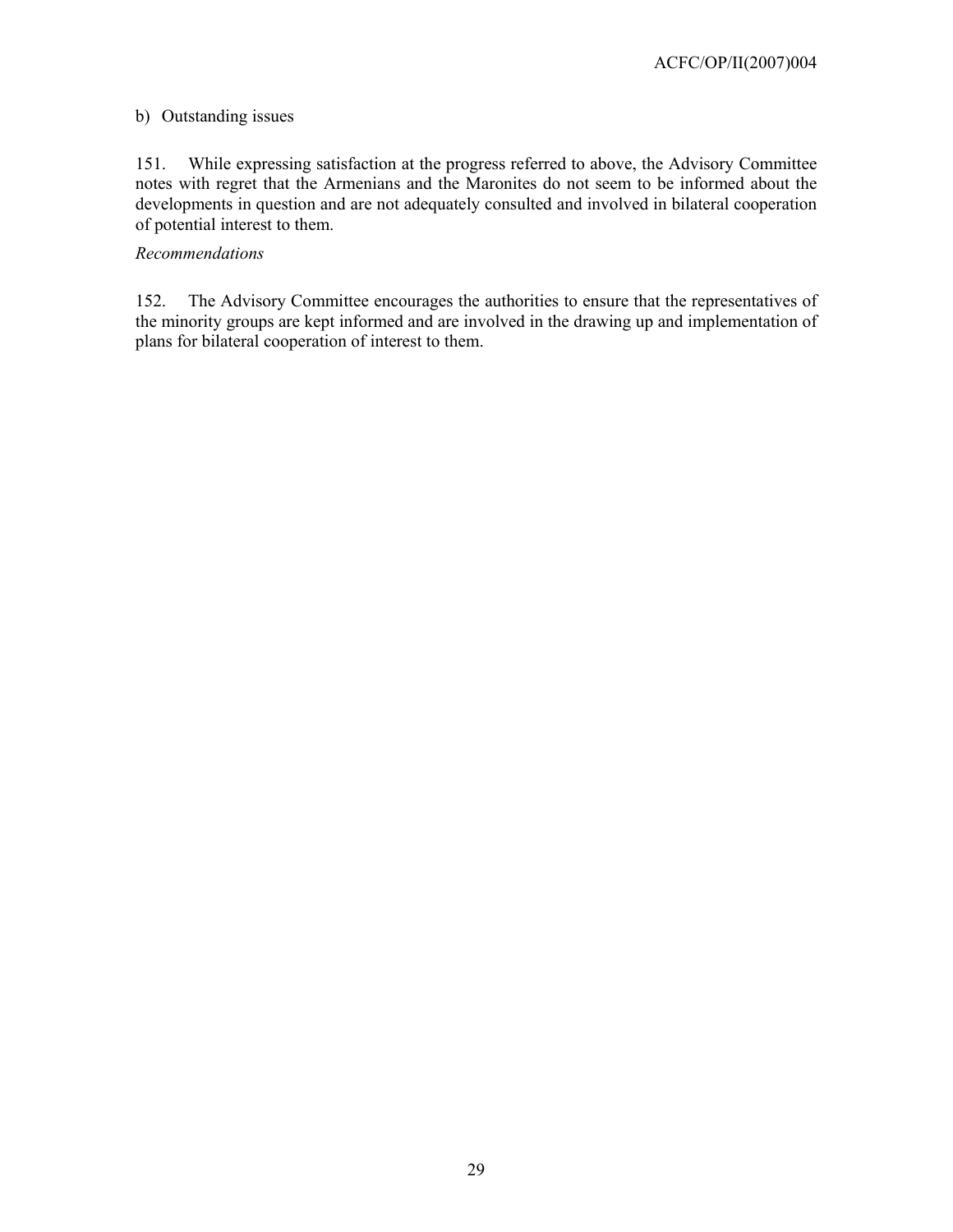## **III. CONCLUDING REMARKS**

153. The Advisory Committee considers that the present concluding remarks could serve as a basis for the conclusions and recommendations to be adopted by the Committee of Ministers with respect to Cyprus.

## **Positive developments**

154. Following the adoption of the first Opinion of the Advisory Committee in April 2001 and the Committee of Ministers' Resolution in February 2002, Cyprus has taken new steps to improve the implementation of the Framework Convention.

155. The legal and institutional framework for tackling discrimination has been strengthened. Specific measures have also been taken to increase awareness about human rights and diversity, including within the police forces. Mechanisms for independent investigation of complaints against the police have been established.

156. The Government has continued to provide support for the cultural activities of the Armenians, the Maronites and the Latins. The Government reports that information on their culture and identity has been included in history textbooks and new support initiatives have been taken for these groups in the field of media.

157. Although there is scope for improvement in this area, the authorities have continued to support minority education. A public primary school has been set up to respond to the specific needs of the Maronites and, in spite of difficulties, efforts have been made to maintain adequate educational opportunities for the Armenians. The annual subsidies provided to the Armenians, the Maronites and the Latins for private education have been increased.

158. A series of measures have been taken to facilitate participation of persons with different community, religious and ethnic affiliation in economic and social life. There have also been positive legislative developments in relation to voting rights and to the right to contract a civil marriage.

159. Steps have also been taken to facilitate movement between the Government-controlled territory and the northern part of the island. Specific measures have been adopted to assist Maronites in their efforts to maintain contacts with members of their group living in their traditional villages, located outside the Government-controlled territory, and to preserve their cultural, religious and historical heritage.

## **Issues of concern**

160. In spite of the efforts made to promote tolerance and intercultural dialogue, Cypriot society remains divided. The limited dialogue and trust which exist between the two communities - the Greek Cypriot Community and the Turkish Cypriot Community - is still a serious source of concern.

161. Notwithstanding the complex constitutional situation and current political context in Cyprus, the obligation imposed on the three minority groups and their members to affiliate to either the Greek Cypriot Community or the Turkish Cypriot Community, as well as the obligation to vote for their representative in parliament, remain problematic.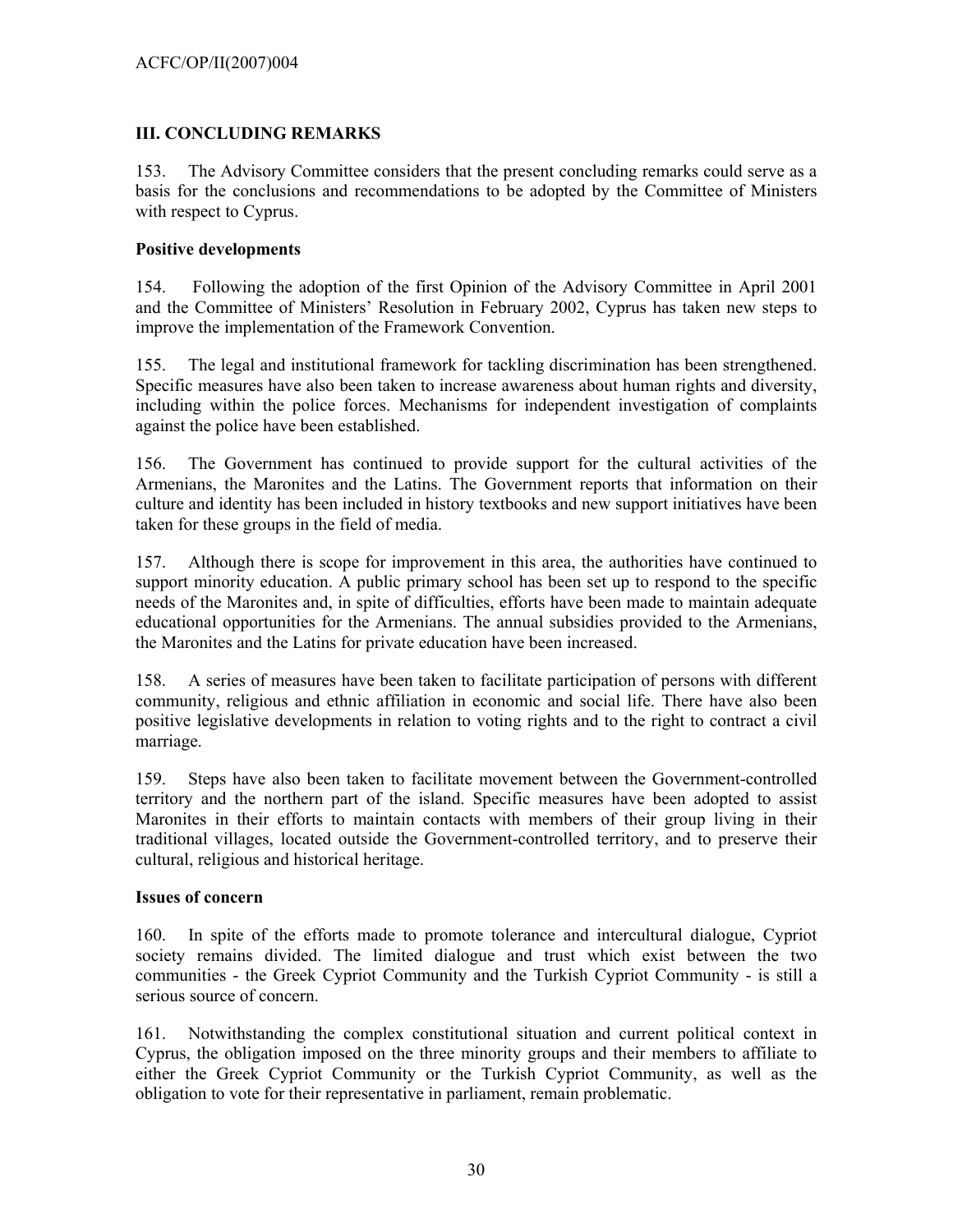162. Despite Government support, the preservation of the culture and identity of the Armenians, the Maronites and the Latins remains a challenge, for reasons linked *inter alia* to their diminishing numbers. The Maronites still face difficulties in their efforts to preserve their cultural heritage and to maintain contacts with members of their group, and links to their place of origin, in the northern part of the island.

163. The opportunities available for minority education need to be adjusted to provide a more adequate response to the specific needs of the three minority groups, and their participation in decision-making in this sphere needs to be enhanced. In particular, difficulties are reported with regard to the availability of schoolbooks and training and recruitment of teachers. Information about the Armenians, the Latins and the Maronites, and their cultures, in the media and in mainstream educational materials also remains limited.

164. Although the Armenians, the Maronites and the Latins are well integrated in Cypriot society, there still appear to be insufficient opportunities available for them to participate effectively in decision-making on issues of interest to them.

165. Despite efforts in recent years, the Roma continue to face prejudice and particular difficulties in various sectors. The implementation of the principle of free self-identification in respect of the Roma remains a source of concern.

166. More resolute measures are needed in order to strengthen mutual understanding and integration in the society, including by facilitating participation of Turkish Cypriots in the different sectors of public life. The role played by the media and the education system in this regard needs to be developed further.

## **Recommendations**

167. In addition to the measures to be taken to implement the detailed recommendations contained in Sections I and II of the Advisory Committee's Opinion, the authorities are invited to take the following measures to improve further the implementation of the Framework Convention:

- Look for possibilities to review the obligation to affiliate to either the Greek Cypriot Community or to the Turkish Cypriot Community imposed on the Armenians, the Latins and the Maronites, as well as the legal obligation to vote in elections for their representatives in parliament;
- Make further efforts to support and promote the preservation and development of the culture of the Armenians, the Latins and the Maronites, and assist them in the establishment of cultural centres; promote their increased presence in the media and in educational materials;
- Take additional measures to support the revitalisation and promotion of the cultural, religious and linguistic heritage of the Maronites, as well as their contacts with persons who share their identity and with their place of origin, in the northern part of the island;
- Identify ways to provide a more adequate response to the specific needs of the Armenians, the Latins and the Maronites in the field of education, in consultation with the persons concerned; take additional measures to ensure the availability of adequate teaching materials and qualified teachers for the schools concerned;